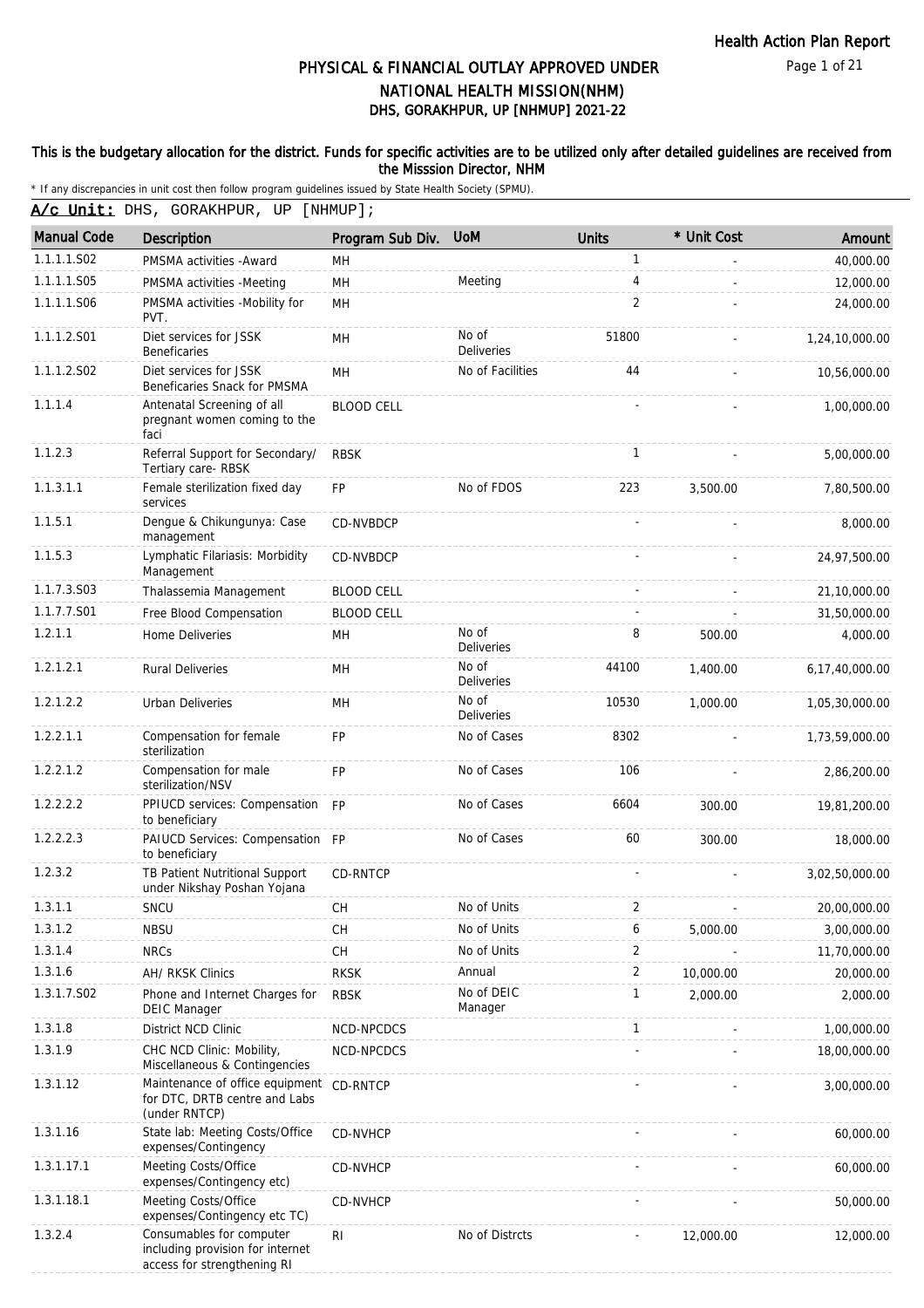#### This is the budgetary allocation for the district. Funds for specific activities are to be utilized only after detailed guidelines are received from the Misssion Director, NHM

| <b>Manual Code</b> | <b>Description</b>                                                                                                                                                                                           | Program Sub Div. UoM |                      | <b>Units</b> | * Unit Cost | Amount         |
|--------------------|--------------------------------------------------------------------------------------------------------------------------------------------------------------------------------------------------------------|----------------------|----------------------|--------------|-------------|----------------|
| 1.3.2.6.S01        | IMEP Services- BMW- DH                                                                                                                                                                                       | <b>IMEP</b>          |                      | 605          |             | 79,49,700.00   |
| 1.3.2.6.S02        | IMEP Services- BMW- CHC/BPHC                                                                                                                                                                                 | IMEP                 |                      | 584          |             | 76,73,760.00   |
| 1.3.2.6.S03        | <b>IMEP Services- BMW Block Level</b><br>UPHC & District Level UPHC                                                                                                                                          | <b>IMEP</b>          |                      | 46           |             | 6,04,440.00    |
| 1.3.2.6.S04        | <b>IMEP Services - BMW-MCH Wing</b>                                                                                                                                                                          | <b>IMEP</b>          |                      | 130          |             | 17,08,200.00   |
| 1.3.2.6.S06        | <b>IMEP Services- Machnized</b><br>Cleaning - DH                                                                                                                                                             | <b>IMEP</b>          |                      | 3            |             | 2,21,21,000.00 |
| 1.3.2.6.S07        | <b>IMEP Services- Machnized</b><br>Cleaning - MCH Wing (100 Bed)                                                                                                                                             | <b>IMEP</b>          |                      | 1            |             | 37,18,000.00   |
| 1.3.2.6.S09        | <b>IMEP Services- Mechanized</b><br>Laundry- District Level Hospital                                                                                                                                         | <b>IMEP</b>          |                      | 3            |             | 77,33,000.00   |
| 1.3.2.6.S10        | IMEP Services- Cleaning -<br>CHC/BPHC                                                                                                                                                                        | <b>IMEP</b>          | per bed per<br>month | 584          | 548.35      | 38,42,837.00   |
| 1.3.2.6.S11        | IMEP Services-Cleaning - MCH<br>Wing                                                                                                                                                                         | <b>IMEP</b>          | per bed per<br>month | 30           | 548.35      | 1,97,406.00    |
| 1.3.2.6.S17        | <b>IMEP Services- Mechanized</b><br>Laundry- MCH Wing (100 Bed)                                                                                                                                              | <b>IMEP</b>          |                      | $\mathbf{1}$ |             | 13,45,000.00   |
| 2.1.3.1            | Blood collection and Transport<br>Vans                                                                                                                                                                       | <b>BLOOD CELL</b>    |                      |              |             | 3,48,334.00    |
| 2.2.1              | POL for Family Planning/ Others                                                                                                                                                                              | <b>FP</b>            | No of FDOS           | 223          | 1,000.00    | 2,23,000.00    |
| 2.2.2              | Mobility & Communication<br>support for AH counsellors &<br><b>RKSK Coordinators</b>                                                                                                                         | <b>RKSK</b>          |                      | 2            |             | 28,800.00      |
| 2.2.3              | Mobility support for RBSK Mobile RBSK<br>health team                                                                                                                                                         |                      | No of Vehicle        | 38           | 33,000.00   | 1,50,48,000.00 |
| 2.2.4              | Support for RBSK: CUG<br>connection per team and rental                                                                                                                                                      | <b>RBSK</b>          | No of Team           | 38           | 200.00      | 91,200.00      |
| 2.2.8              | Pulse Polio operating costs                                                                                                                                                                                  | RI                   |                      |              |             | 1,05,600.00    |
| 2.2.10             | Kala-azar Case search/ Camp<br>Approach:<br>Mobility/POL/supervision                                                                                                                                         | CD-NVBDCP            |                      |              |             | 80,000.00      |
| 2.2.11             | Any Other                                                                                                                                                                                                    |                      |                      |              |             | 1,95,000.00    |
| 2.3.1.1.2          | Monthly Village Health and<br><b>Nutrition Days</b>                                                                                                                                                          | R <sub>l</sub>       | No of Session        | 4013         | 100.00      | 4,01,300.00    |
| 2.3.1.10           | Mobility support for mobile<br>health team/ TA/DA to<br>vaccinators                                                                                                                                          | R <sub>1</sub>       | No of Vehicle        | 3            | 3,96,000.00 | 11,88,000.00   |
| 2.3.1.11           | Outreach for demand<br>generation, testing and<br>treatment of Viral Hepatitis<br>through Mobile Medical<br>Units/NGOs/CBOs/etc                                                                              | CD-NVHCP             |                      |              |             | 20,000.00      |
| 2.3.2.3            | DMHP: Targeted interventions at NCD-NMHP<br>community level Activities &<br>interventions targeted at<br>schools, colleges, workplaces,<br>out of school adolescents, urban<br>slums and suicide prevention. |                      |                      | $\mathbf{1}$ |             | 6,00,000.00    |
| 2.3.2.4            | Recurring grant for collection of<br>eye balls by eye banks and eye<br>donation centres                                                                                                                      | NCD-NPCB             |                      |              |             | 1,00,000.00    |
| 2.3.3.2            | Screening and free spectacles to<br>school children                                                                                                                                                          | NCD-NPCB             | No of Cases          |              |             | 15,55,750.00   |
| 2.3.3.3            | Screening and free spectacles<br>for near work to Old Person                                                                                                                                                 | NCD-NPCB             | No of Cases          |              |             | 7,77,875.00    |
| 2.3.3.4.1          | Coverage of Public School and<br>Private school                                                                                                                                                              | NCD-NTCP             |                      | 1            |             | 4,99,660.00    |
| 2.3.3.4.5          | Sensitization campaign for<br>college students                                                                                                                                                               | NCD-NTCP             |                      | $\mathbf{1}$ |             | 2,00,000.00    |
| 3.1.1.3.2.S01      | ASHA/AWW/Volunteer Incentive<br>for detection of leprosy                                                                                                                                                     | CD-NLEP              |                      |              |             | 72,500.00      |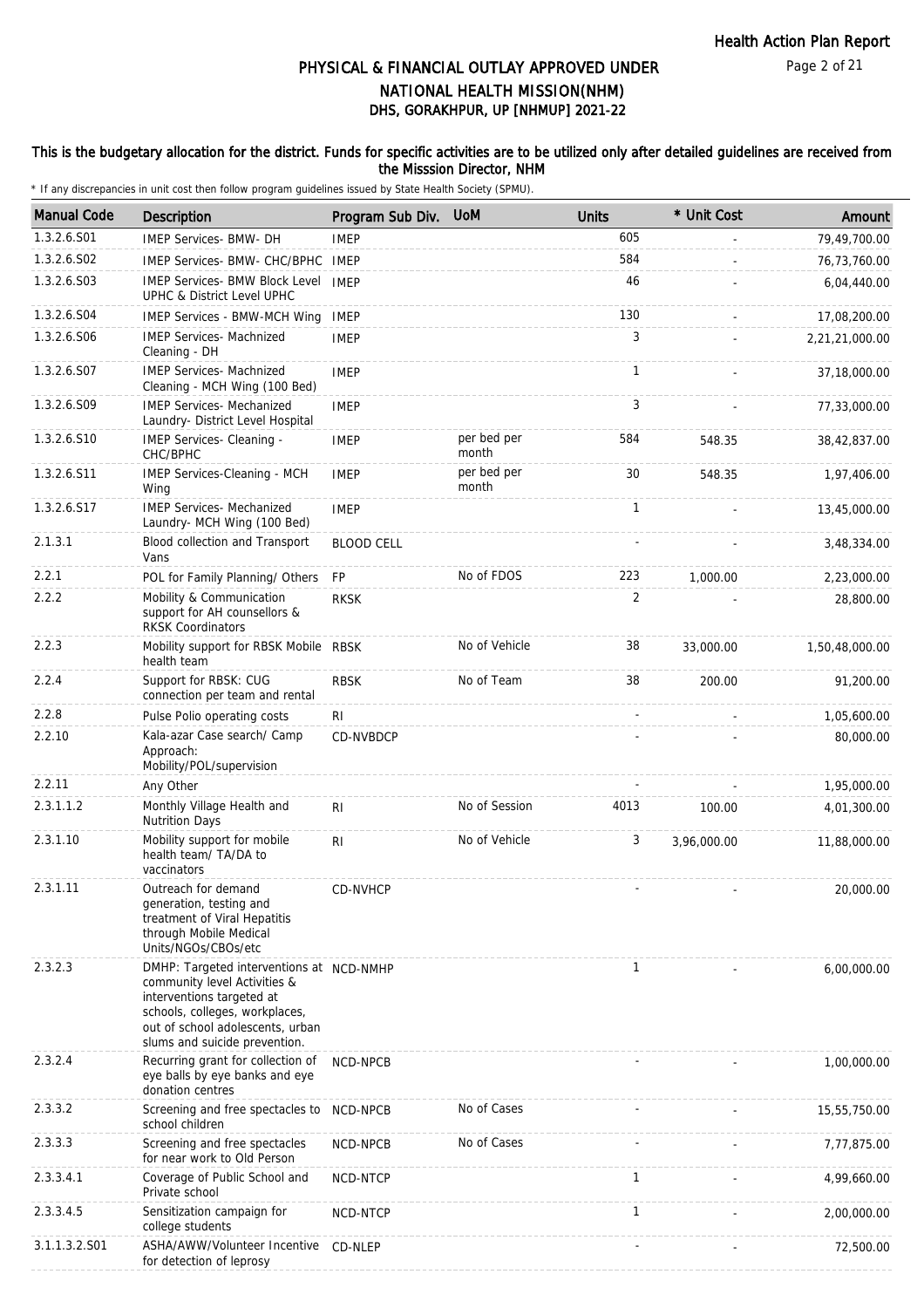#### This is the budgetary allocation for the district. Funds for specific activities are to be utilized only after detailed guidelines are received from the Misssion Director, NHM

| <b>Manual Code</b> | Description                                                                                                                               | Program Sub Div. | <b>UoM</b>                               | <b>Units</b> | * Unit Cost | Amount            |
|--------------------|-------------------------------------------------------------------------------------------------------------------------------------------|------------------|------------------------------------------|--------------|-------------|-------------------|
| 3.1.1.3.2.S02      | <b>ASHA Incentive for PB</b><br>(Treatment completion)                                                                                    | CD-NLEP          |                                          |              |             | 52,800.00         |
| 3.1.1.3.2.S03      | <b>ASHA Incentive for MB</b><br>(Treatment completion)                                                                                    | CD-NLEP          |                                          |              |             | 69,600.00         |
| 3.1.1.3.3          | Any Other ASHS Incentives<br>(ASHA Involvement under NLEP<br>- Sensitisation)                                                             | CD-NLEP          |                                          |              |             | 72,200.00         |
| 3.1.1.3.A.S07      | ASHA incentive for supporting<br>IRS / sensitizing community to<br>accept IRS and Referral /<br>Ensuring treatment for Kala-azar<br>cases | CD-NVBDCP        |                                          |              |             | 1,100.00          |
| 3.1.1.3.A.S01      | ASHA Incentive/ Honorarium for CD-NVBDCP<br>Malaria and LLIN Distribution                                                                 |                  |                                          |              |             | 2,25,000.00       |
| 3.1.1.3.A.S02      | ASHA Incentive for Dengue and<br>Chikungunya                                                                                              | CD-NVBDCP        |                                          |              |             | 37,39,000.00      |
| 3.1.1.3.A.S04      | ASHA incentive for referral of<br>AES/JE cases to the nearest<br>CHC/DH/Medical College                                                   | CD-NVBDCP        |                                          |              |             | 1,00,000.00       |
| 3.1.1.3.A.S05      | Honorarium for Drug Distribution CD-NVBDCP<br>including ASHAs and supervisors<br>involved in MDA                                          |                  |                                          |              |             | 1, 16, 25, 930.00 |
| 3.1.1.2            | <b>ASHA Incentive under NIDDCP</b>                                                                                                        | NCD-NIDDCP       | No of ASHA                               |              |             | 2,80,425.00       |
| 3.1.1.4.A.1.S01    | ASHA Incentive Filling of CBAC<br>forms and familly folder of<br>patients with confirm NCD cases                                          | CP               | No. of<br>Beneficiaries                  |              | 10.00       | 57,98,640.00      |
| 3.1.1.1.4.S09.A    | ASHA incentive for HRP<br>identification and follow up                                                                                    | MН               | No of HRP                                | 1500         | 300.00      | 4,50,000.00       |
| 3.1.1.1.1.S01      | JSY Incentive to ASHA                                                                                                                     | MН               | No of<br>Deliveries                      | 42300        |             | 2,53,80,000.00    |
| 3.1.1.1.1.S03      | National Iron Plus Incentive for<br>mobilizing children and/or<br>ensuring compliance and<br>reporting (6-59 months)                      | CH               | No of ASHA                               | 4077         | 50.00       | 12,23,100.00      |
| 3.1.1.1.2.S01      | ASHA incentive under MAA<br>programme @ Rs 100 per ASHA<br>for quarterly mother's meeting                                                 | <b>CH</b>        | No of ASHA                               | 4077         | 100.00      | 16,30,800.00      |
| 3.1.1.1.2.S02      | Incentive for Home Based<br>Newborn Care programme                                                                                        | CH               | No. of Child                             | 89071        | 250.00      | 2,22,67,750.00    |
| 3.1.1.1.2.S04      | Incentive for referral of SAM<br>cases to NRC and for follow up<br>of discharge SAM children from<br><b>NRCs</b>                          | СH               | No.of SAM<br>Child referal &<br>followup | 1            | 150.00      | 43,200.00         |
| 3.1.1.1.2.S05      | Incentive for National<br>Deworming Day for mobilising<br>out of school children                                                          | <b>RKSK</b>      | <b>ASHA</b>                              | 4039         | 100.00      | 4,03,900.00       |
| 3.1.1.1.2.S06      | Incentive for IDCF for<br>prophylactic distribution of ORS<br>to family with under-five<br>children.                                      | CH               | No of ASHA                               | 4077         | 100.00      | 4,07,700.00       |
| 3.1.1.1.2.S07      | Incentive to ASHA for Quaterly<br>Visit Under HBYC                                                                                        | CH               | No of Children                           | 49484        | 50.00       | 1,23,71,000.00    |
| 3.1.1.1.3.S01      | <b>ASHA Incentive under</b><br>Immunzation                                                                                                | RI               | No of Children                           | 105517       | 225.00      | 2,37,41,280.00    |
| 3.1.1.1.4.S09.B    | Reimbursement of travel<br>expenses for accompanying a<br>women to facility for medical<br>abortion                                       | <b>FP</b>        | No of Cases                              | 200          | 225.00      | 45,000.00         |
| 3.1.1.1.4.S09.C    | Reimbursement of travel<br>expenses for accompanying a<br>women to facility for surgical<br>abortion (MVA/EVA)                            | <b>FP</b>        | No of Cases                              | 240          | 150.00      | 36,000.00         |
| 3.1.1.1.4.S02      | ASHA Incentives under Nayi Pehl FP<br>Kit                                                                                                 |                  | No of Kits                               | 16308        | 100.00      | 16,30,800.00      |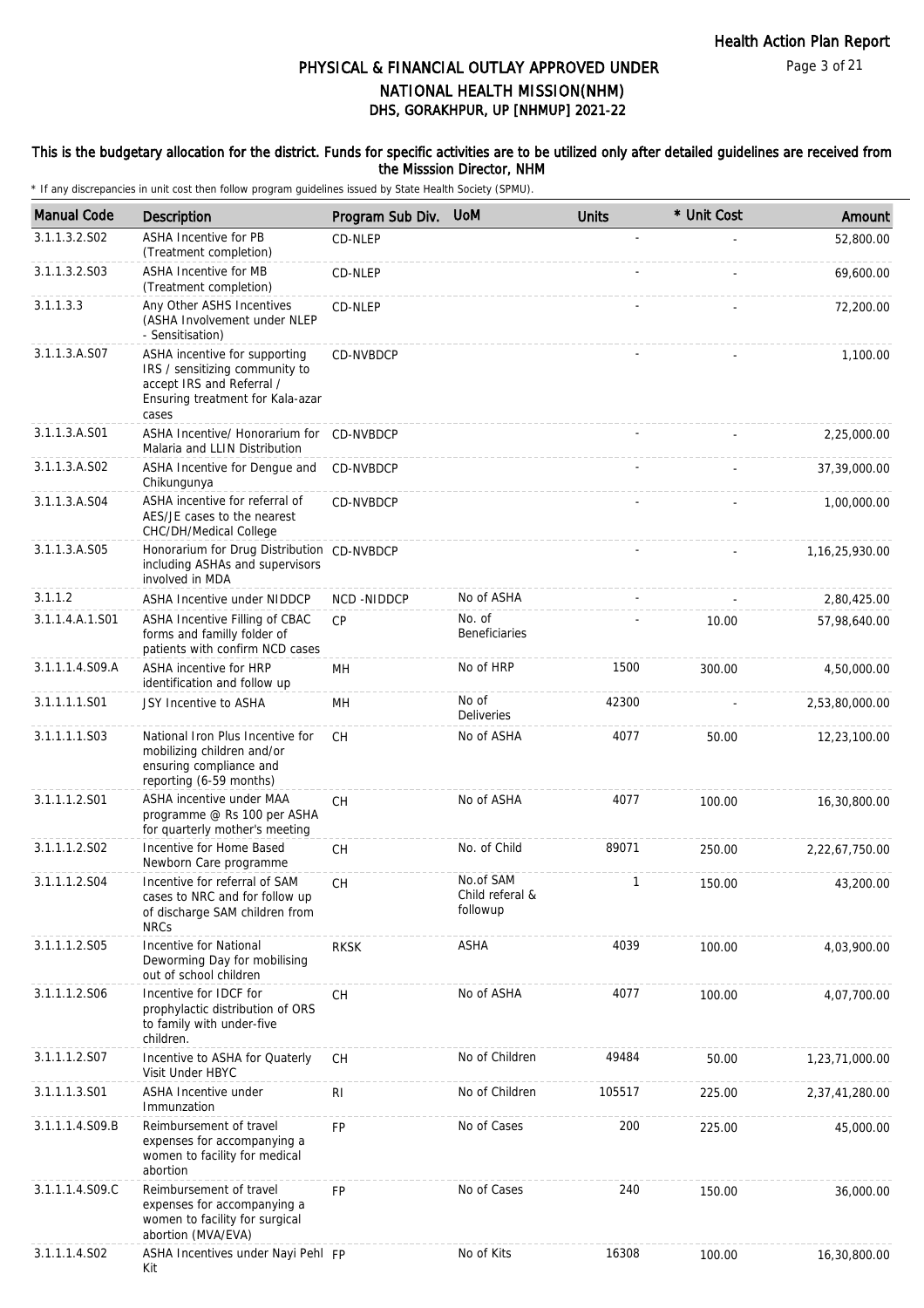#### This is the budgetary allocation for the district. Funds for specific activities are to be utilized only after detailed guidelines are received from the Misssion Director, NHM

| <b>Manual Code</b> | <b>Description</b>                                                                                                  | Program Sub Div. | <b>UOM</b>                             | <b>Units</b> | * Unit Cost | Amount         |
|--------------------|---------------------------------------------------------------------------------------------------------------------|------------------|----------------------------------------|--------------|-------------|----------------|
| 3.1.1.1.4.S04      | ASHA PPIUCD incentive for<br>accompanying the client for<br>PPIUCD insertion                                        | FP               | No of Cases                            | 10588        | 150.00      | 15,88,232.00   |
| 3.1.1.1.4.S05      | ASHA PAIUCD incentive for<br>accompanying the client for<br><b>PAIUCD</b> insertion                                 | <b>FP</b>        | No. of cases                           | 60           | 150.00      | 9,000.00       |
| 3.1.1.1.4.S06.A    | ASHA incentive under ESB<br>scheme for promoting spacing of<br>births between 02 children                           | <b>FP</b>        | No. of cases                           | 2792         | 500.00      | 13,96,000.00   |
| 3.1.1.1.4.S06.B    | ASHA incentive under ESB<br>scheme for promoting spacing of<br>02 years after marriage                              | FP               | No. of cases                           | 1959         |             | 9,79,500.00    |
| 3.1.1.1.4.S07      | ASHA incentive under ESB<br>scheme for promoting Adoption<br>of Limiting Method upto Two<br>Children                | <b>FP</b>        | No of Cases                            | 1345         | 1,000.00    | 13,45,000.00   |
| 3.1.1.5            | ASHA incentives for routine<br>activities                                                                           | CP               | No. of Rural &<br>Rurban ASHA          |              | 2,000.00    | 9,54,48,000.00 |
| 3.1.1.6.S01        | Incentive to ASHA Facilitator for<br>CBAC, HRP and SAM Tracking                                                     | CP               | No of AF                               |              | 1,700.00    | 36,92,400.00   |
| 3.1.1.6.S02        | Incentive to ASHA for Health<br>Promotion Day                                                                       | CP               | No. of Rural &<br>Rurban ASHA          |              | 200.00      | 95,44,800.00   |
| 3.1.1.6.S03        | Incentive to ASHA under PMMVY CP                                                                                    |                  | No. of<br><b>Beneficiaries</b>         |              | 100.00      | 28,12,600.00   |
| 3.1.1.6.S04        | ASHA Beema- Pradhan Mantri<br>Jeevan Jyoti & Suraksh Bima<br>Yojna                                                  | <b>CP</b>        |                                        |              |             | 12,57,624.00   |
| 3.1.3.1.1.S01      | Asha/ Asha Sangni Uniform                                                                                           | <b>CP</b>        | No. of<br>Rural, Rurban<br>ASHA & AF   |              | 600.00      | 25, 19, 400.00 |
| 3.1.3.1.1.S02      | Asha/ Asha Sangni Umbrella                                                                                          | <b>CP</b>        | No. of<br>Rural, Rurban<br>ASHA & AF   |              | 200.00      | 8,39,800.00    |
| 3.1.3.1.3          | Awards to ASHA's/Link workers                                                                                       | <b>CP</b>        | No. of<br>Rural, Urban<br>,Rurban ASHA |              | 300.00      | 13,35,500.00   |
| 3.1.3.1.6          | Supervision costs by ASHA<br>facilitators (Shangni) (12<br>months)                                                  | CP               | No of AF                               |              | 7,200.00    | 1,56,38,400.00 |
| 3.1.1.1.3.S02.A    | Mobilization of children through<br>ASHA or other mobilizers                                                        | <b>RI</b>        | No of Session                          | 50184        | 150.00      | 75,27,600.00   |
| 3.1.3.5.S01        | Incentive for other link workers<br>for Prepration of Due List of<br>Childrens to be immunized                      | RI.              | No of Session                          | 420          | 100.00      | 42,000.00      |
| 3.1.2.10.S03       | Incentive to ASHA Cluster<br>Meeting                                                                                | CP               |                                        |              |             | 29,93,350.00   |
| 3.2.2.3            | Incentives for Peer Educators<br>under NVHCP                                                                        | CD-NVHCP         |                                        |              |             | 1,00,000.00    |
| 3.2.3.1.1          | <b>Treatment Supporter</b><br>Honorarium (Rs 1000)                                                                  | CD-RNTCP         |                                        |              |             | 48,60,000.00   |
| 3.2.3.1.2          | <b>Treatment Supporter</b><br>Honorarium (Rs 5000)                                                                  | CD-RNTCP         |                                        |              |             | 7,38,000.00    |
| 3.2.3.1.3          | Incentive for informant (Rs 500)                                                                                    | CD-RNTCP         |                                        |              |             | 6,75,000.00    |
| 3.2.3.1.4.S01      | State/District TB Forums                                                                                            | CD-RNTCP         |                                        |              |             | 5,000.00       |
| 3.2.3.1.4.S02      | Community Engagement<br>activities /Incentive for<br>community<br>volunteers/supervisors /LT etc<br>undertaking ACF | CD-RNTCP         |                                        |              |             | 35,10,000.00   |
| 3.2.2.1.2.S09      | Kala-azar: Operational cost for<br>spray including spray wages                                                      | CD-NVBDCP        |                                        |              |             | 73,548.00      |
| 3.2.2.1.2.S10      | Kala-azar: Training for spraying                                                                                    | CD-NVBDCP        |                                        |              |             | 5,000.00       |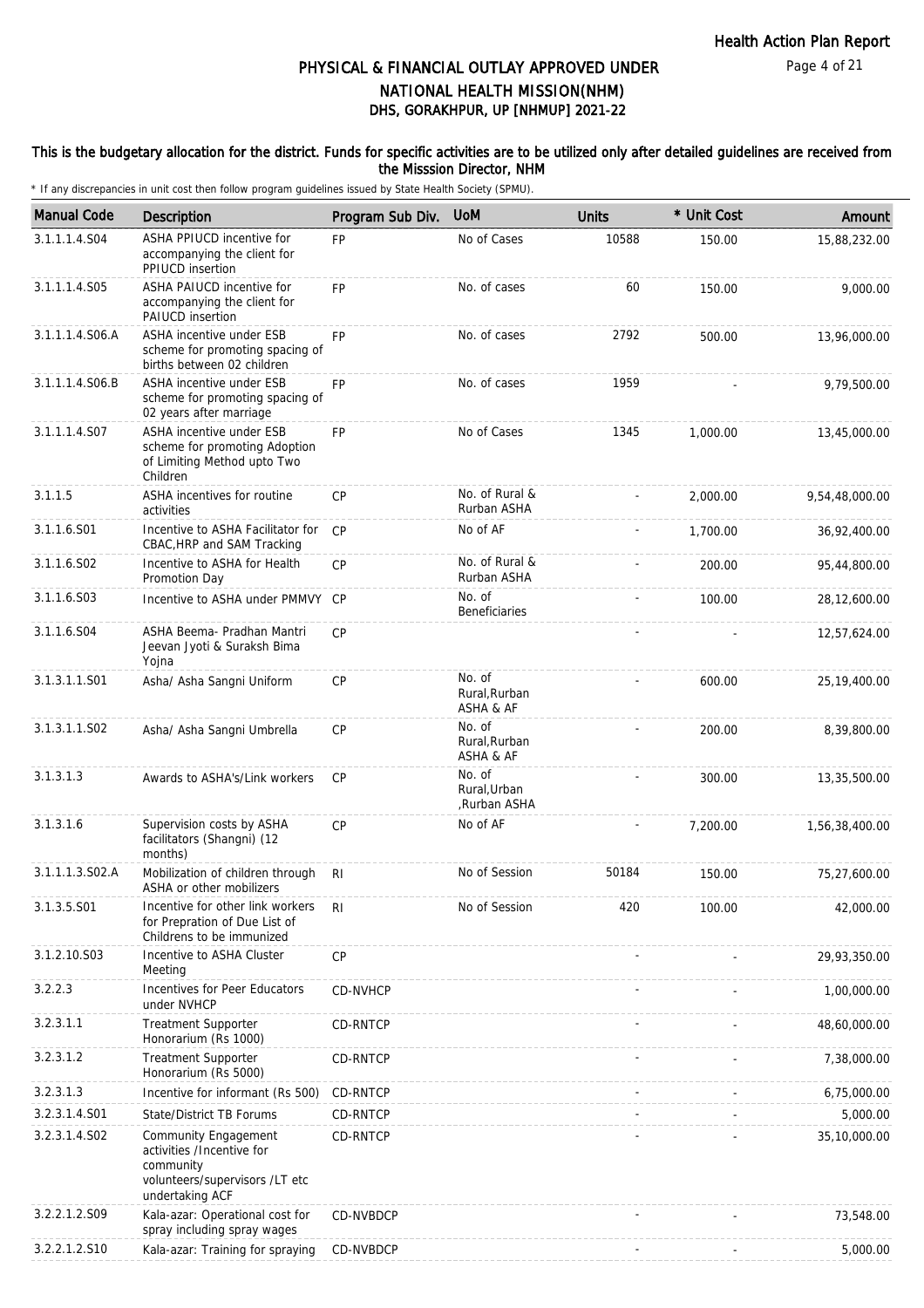Page 5 of 21

## DHS, GORAKHPUR, UP [NHMUP] 2021-22 PHYSICAL & FINANCIAL OUTLAY APPROVED UNDER NATIONAL HEALTH MISSION(NHM)

#### This is the budgetary allocation for the district. Funds for specific activities are to be utilized only after detailed guidelines are received from the Misssion Director, NHM

| <b>Manual Code</b> | Description                                                                                                                       | Program Sub Div.  | <b>UoM</b>                               | <b>Units</b> | * Unit Cost | Amount         |
|--------------------|-----------------------------------------------------------------------------------------------------------------------------------|-------------------|------------------------------------------|--------------|-------------|----------------|
| 3.3.2              | Orientation Workshops,<br>Trainings and capacity building<br>of PRI for RKS at District Health<br>Societies, CHC and PHC          | CP                |                                          |              |             | 9,71,500.00    |
| 3.3.3.2            | Training of PRI's<br>representatives/ Police<br>personnel/ Teachers/ Transport<br>personnel/ NGO personnel/<br>other stakeholders | NCD-NTCP          |                                          | $\mathbf{1}$ |             | 30,000.00      |
| 3.3.3.3            | Training of PRI under National<br>Program for Climate Change and<br>Human Health (NPCCHH)                                         | NCD-NPCCHH        |                                          | $\mathbf{1}$ |             | 70,000.00      |
| 3.3.4.S01          | <b>AAA Platform</b>                                                                                                               | <b>CP</b>         | No. of Rural &<br>Rurban ASHA            |              | 75.00       | 61,19,100.00   |
| 4.1.1              | <b>District Hospitals</b>                                                                                                         | <b>CP</b>         | No. of DH                                | 3            | 5,00,000.00 | 15,00,000.00   |
| 4.1.3              | <b>Community Health Centers</b>                                                                                                   | <b>CP</b>         | No of CHC                                | 27           | 2,50,000.00 | 67,50,000.00   |
| 4.1.4              | Primary Health Centers                                                                                                            | <b>CP</b>         | No of PHC                                | 58           | 87,500.00   | 50,75,000.00   |
| 4.1.5              | Sub Centers                                                                                                                       | CP                | No. of Sub<br>Centre                     |              | 10,000.00   | 52,90,000.00   |
| 4.1.6              | Village Health Sanitation &<br><b>Nutrition Committee</b>                                                                         | <b>CP</b>         | No. of VHSNC                             |              | 10,000.00   | 1,93,80,000.00 |
| 4.1.7.S01          | <b>H&amp;WC Additional Untied Grant-</b><br><b>SC</b>                                                                             | CP                | No. of HWC-<br><b>SC</b>                 |              | 30,000.00   | 89,90,000.00   |
| 4.1.7.S02          | H&WC Additional Untied Grant-<br><b>PHC</b>                                                                                       | CP                | No. of HWC-<br>PHC                       |              | 50,000.00   | 26,50,000.00   |
| 5.1.1.2.9          | Infrastructure strengthening of<br>PHC to H&WC                                                                                    | <b>CP</b>         | No. of HWC-<br><b>PHC</b>                |              | 2,74,000.00 | 27,40,000.00   |
| 5.1.2              | Sub Centre Rent and<br>Contingencies                                                                                              | <b>CP</b>         |                                          |              |             | 1,01,70,000.00 |
| 5.3.3              | Blood bank/ Blood storage/ Day<br>care centre for<br>hemoglobinopathies                                                           | <b>BLOOD CELL</b> | Lumpsump                                 |              |             | 1,00,000.00    |
| 5.3.9              | Safety Pits                                                                                                                       | RI.               | No of piece                              | 16           | 6,000.00    | 96,000.00      |
| 5.3.13             | <b>ICU Establishment in Endemic</b><br><b>District</b>                                                                            | CD-NVBDCP         |                                          |              |             | 4,32,000.00    |
| 5.3.14             | Civil Works under RNTCP                                                                                                           | CD-RNTCP          |                                          |              |             | 3,50,000.00    |
| 6.1.1.1.2.S02      | FRU Strengthening                                                                                                                 | MH                | List of<br><b>Different</b><br>Equipment |              |             | 15,61,797.00   |
| 6.1.1.1.5          | Any other Equipment<br>(Instrument and Equipment for<br>HWC)                                                                      | MН                | List of<br>Different<br>Equipment        | 4            |             | 8,00,000.00    |
| 6.1.1.2.4.S05      | Procurement of Phototherepy for CH<br><b>NBSU</b>                                                                                 |                   | No of Units                              | 2            | 65,000.00   | 1,30,000.00    |
| 6.1.1.2.4.S06      | Procurement of Radiant Warmer CH<br>for NBSU                                                                                      |                   | No of Units                              | 4            | 65,000.00   | 2,40,000.00    |
| 6.1.1.3.3          | Minilap kits                                                                                                                      | FP.               | No of Kits                               | 10           | 3,000.00    | 30,000.00      |
| 6.1.1.3.5          | PPIUCD forceps                                                                                                                    | FP                | No of Kelly<br>forcep                    | 25           | 600.00      | 15,000.00      |
| 6.1.4.4.1          | Procurement of Equipment                                                                                                          | CD-RNTCP          |                                          |              |             | 4,60,000.00    |
| 6.1.5.1.1          | Grant-in-aid for Vision Centre<br>(PHC) (Govt.)                                                                                   | NCD-NPCB          |                                          |              |             | 1,00,000.00    |
| 6.1.1.21.1         | Recurring GIA: Machinery &<br>Equipment for DH                                                                                    | NCD-NPHCE         |                                          | $\mathbf{1}$ |             | 1,50,000.00    |
| 6.1.2.6.F1.S03     | IT Recurring Expenses for PHC                                                                                                     | CP                |                                          |              |             | 2,15,000.00    |
| 6.1.2.6.F1.S04     | Laptop for HWC-PHC                                                                                                                | <b>CP</b>         |                                          |              |             | 6,50,000.00    |
| 6.1.4.3.1          | <b>MCR</b>                                                                                                                        | CD-NLEP           |                                          |              |             | 1,04,000.00    |
| 6.1.4.3.2          | Aids/Appliance                                                                                                                    | CD-NLEP           |                                          |              |             | 17,000.00      |
| 6.1.4.3.3          | Equipment                                                                                                                         | CD-NLEP           |                                          |              |             | 5,000.00       |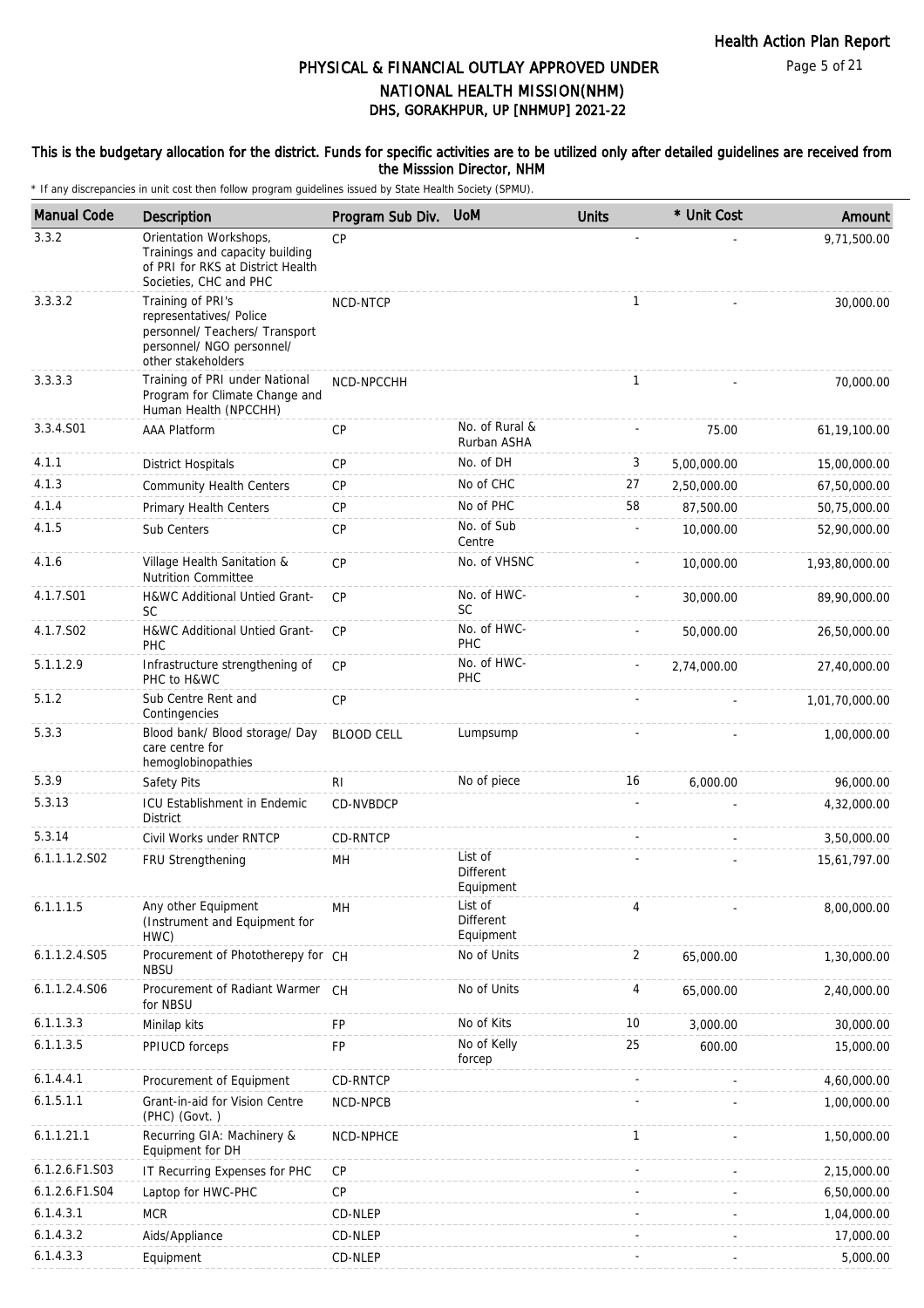### This is the budgetary allocation for the district. Funds for specific activities are to be utilized only after detailed guidelines are received from the Misssion Director, NHM

| <b>Manual Code</b> | Description                                                                                                | Program Sub Div.  | <b>UoM</b>                 | <b>Units</b> | * Unit Cost | Amount       |
|--------------------|------------------------------------------------------------------------------------------------------------|-------------------|----------------------------|--------------|-------------|--------------|
| 6.1.6.1            | Repairs of Laparoscopes                                                                                    |                   | No of<br>Laproscopes       | 3            | 25,000.00   | 75,000.00    |
| 6.1.6.3            | <b>Equipment Maintenance</b>                                                                               | <b>CD-RNTCP</b>   |                            |              |             | 2,50,000.00  |
| 6.1.6.7            | Any Other blood Bank Located at BLOOD CELL<br><b>Medical Collages</b>                                      |                   |                            |              |             | 4,50,000.00  |
| 6.2.1.1.A7.S05.a   | Drugs & Consumables Normal<br>Delivery L1 Facility                                                         | <b>MH</b>         | No of<br><b>Deliveries</b> | 4700         |             | 94,000.00    |
| 6.2.1.1.A7.S05.b   | Drugs & Consumables Normal<br>Delivery L2 Facility                                                         | MH                | No of<br><b>Deliveries</b> | 35200        |             | 14,08,000.00 |
| 6.2.1.1.A7.S05.c   | Drugs & Consumables Normal<br>Delivery L3 Facility                                                         | <b>MH</b>         | No of<br><b>Deliveries</b> | 14600        |             | 11,68,000.00 |
| 6.2.1.1.A7.S05.d   | Drugs & Consumables Caesarean MH<br>Delivery L3 Facility                                                   |                   | No of<br><b>Deliveries</b> | 2400         |             | 8,64,000.00  |
| 6.2.1.1.A7.S05.k   | Normal Delivery L3 Medical<br>College (A Category @ Rs.400)                                                | MH                | No of<br>Deliveries        | 2000         |             | 8,00,000.00  |
| 6.2.1.1.A7.S05.m   | Medical College (Simple LSCS)(<br>A Category @ Rs.1800)                                                    | MH                | No of<br><b>Deliveries</b> | 1700         |             | 30,60,000.00 |
| 6.2.1.2.2.12       | AEFI kit under RI Program                                                                                  | RI                | No. of Kits                | 110          | 200.00      | 22,000.00    |
| 6.2.1.3.1          | Nayi Pehl Kit                                                                                              | <b>FP</b>         | No of Kits                 | 16308        | 220.00      | 35,87,760.00 |
| 6.2.1.5.1          | Medicine for Mobile health team                                                                            | <b>RBSK</b>       | No of Team                 | 38           | 5,000.00    | 1,90,000.00  |
| 6.2.1.6.1          | Red/Black plastic bags et                                                                                  | R <sub>l</sub>    | No of Session              | 20064        | 9.00        | 1,80,576.00  |
| 6.2.1.6.2          | Bleach/Hypochlorite solution/<br>Twin bucket                                                               | R <sub>l</sub>    | No of Facilities           |              |             | 64,500.00    |
| 6.2.2.1.4          | Replenishment of ASHA HBNC<br>kits                                                                         | CP                | No of ASHA                 |              | 150.00      | 4,80,900.00  |
| 6.2.2.2.2          | Drugs and Supplies for blood<br>related disorders-<br>Haemoglobinopathies                                  | <b>BLOOD CELL</b> |                            |              |             | 3,50,000.00  |
| 6.2.2.4.1          | Drugs & Supplies for Ayush                                                                                 | AYUSH             | No of Doctors              | 53           | 50,000.00   | 26,50,000.00 |
| 6.2.2.6.1          | Lab strengthening of SHC - HWC CP                                                                          |                   |                            |              |             | 60,22,500.00 |
| 6.2.2.6.2          | Lab strengthening of PHC - HWC CP                                                                          |                   |                            |              |             | 25,90,000.00 |
| 6.2.3.1.1          | Chloroquine phosphate tablets                                                                              | CD-NVBDCP         |                            |              |             | 15,000.00    |
| 6.2.3.1.2          | Primaquine tablets 2.5 mg                                                                                  | <b>CD-NVBDCP</b>  |                            |              |             | 7,500.00     |
| 6.2.3.1.3          | Primaquine tablets 7.5 mg                                                                                  | CD-NVBDCP         |                            |              |             | 15,000.00    |
| 6.2.3.1.8          | Dengue NS1 antigen kit                                                                                     | CD-NVBDCP         |                            |              |             | 22,000.00    |
| 6.2.3.1.12         | RDT Malaria - bi-valent (For Non CD-NVBDCP<br>Project states)                                              |                   |                            |              |             | 2,13,500.00  |
| 6.2.3.2.1          | Supportive drugs, lab. Reagents                                                                            | CD-NLEP           |                            |              |             | 13,000.00    |
| 6.2.3.3.1          | Laboratory Materials                                                                                       | CD-RNTCP          |                            |              |             | 37,40,000.00 |
| 6.2.3.3.2          | Procurement of Drugs                                                                                       | <b>CD-RNTCP</b>   |                            |              |             | 16,70,000.00 |
| 6.2.4.1.1          | Assistance for<br>consumables/drugs/medicines to<br>the Govt./District Hospital for<br>Cat sx etc          | NCD-NPCB          | No of Cases                |              |             | 34,56,720.00 |
| 6.2.4.5.1          | Drugs & Consumables for NCD<br>Management (incl. Diabetes,<br>Hypertension, Strokes etc)for<br>whole dist. | NCD-NPCDCS        |                            | $\mathbf{1}$ |             | 2,00,000.00  |
| 6.2.4.5.2          | COPD Drugs & Consumables in<br>whole dist                                                                  | NCD-NPCDCS        |                            | 1            |             | 5,00,000.00  |
| 6.2.4.5.3          | Drugs & Diagnostic for NCD<br>Management incl. Diabetes,<br>Hypertension, Strokes etc                      | NCD-NPCDCS        |                            |              |             | 5,40,000.00  |
| 6.2.4.5.6          | Drugs & supplies for Universal<br>Screening of NCDs                                                        | NCD-NPCDCS        |                            | $\mathbf{1}$ |             | 82,60,000.00 |
| 6.1.3.2.a.S01      | Free Diagnostics for Pregnant<br>women under JSSK - USG on                                                 | MН                | No of ANC                  | 1200         |             | 3,60,000.00  |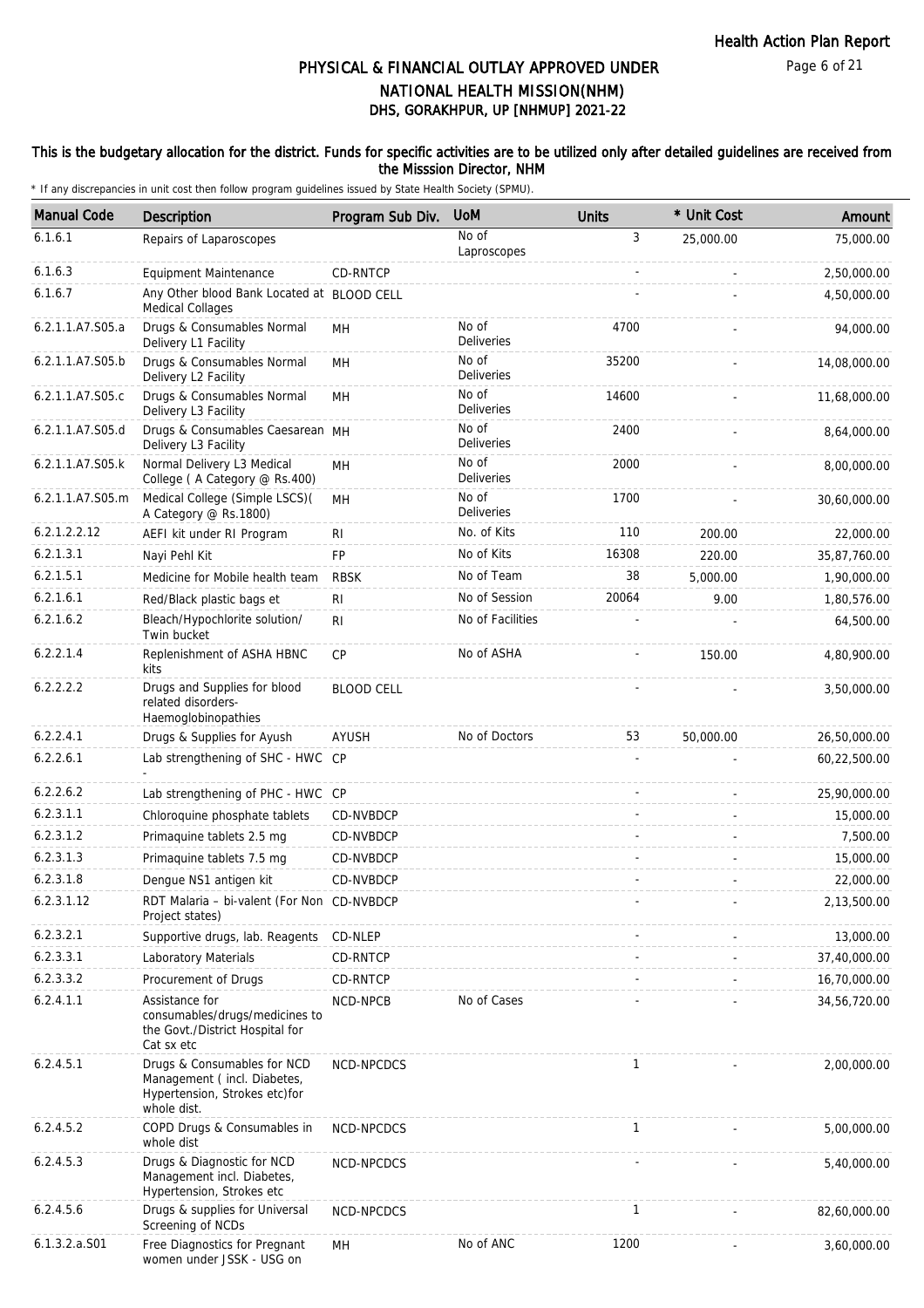#### This is the budgetary allocation for the district. Funds for specific activities are to be utilized only after detailed guidelines are received from the Misssion Director, NHM

| <b>Manual Code</b> | Description                                                                               | Program Sub Div. | <b>UoM</b>                                                | <b>Units</b>   | * Unit Cost | Amount         |
|--------------------|-------------------------------------------------------------------------------------------|------------------|-----------------------------------------------------------|----------------|-------------|----------------|
|                    | PPP for PMSMA                                                                             |                  |                                                           |                |             |                |
| $6.1.3.2.a.$ SO2   | Free Diagnostics for Pregnant<br>women under JSSK- AVD for for<br>HIV & Syphilis at VHNDs | MH               | No of ANC                                                 | 554            |             |                |
| $6.1.3.2.a.$ SO3   | Free Diagnostics for Pregnant<br>women under JSSK-MH                                      | MH               | No of ANC                                                 | 124500         |             | 12,45,000.00   |
| 6.1.3.2.b          | Free Diagnostics for Sick infants<br>under JSSK                                           | CH               | No of Units                                               | 2              |             | 11,20,000.00   |
| 6.3.1.S03          | Any other (please specify)                                                                |                  |                                                           |                |             | 1,30,00,000.00 |
| 7.5.1              | Tribal Patient Support &<br><b>Transportation Charges</b>                                 | CD-RNTCP         |                                                           |                |             | 1,31,200.00    |
| 7.5.2              | Sample collecton &<br>transportation charges                                              | CD-RNTCP         |                                                           |                |             | 6,31,025.00    |
| 8.1.1.1            | ANMs - MH                                                                                 | MН               | No of MH ANM                                              | 436            |             | 8,21,51,010.00 |
| 8.1.1.1.S01        | ANM For New Sub-Center - CP                                                               | CP               |                                                           |                |             | 53,61,837.00   |
| 8.1.1.2.S01        | Staff Nurses-100 Beded MCH<br>Wing Neotology                                              | MH               | No of MCH<br>Neonatology<br>trained Staff<br><b>Nurse</b> |                |             | 61,76,408.00   |
| 8.1.1.2.S02        | Staff Nurses-100 Beded MCH<br>Wing nursing sister                                         | MН               | No of MCH<br><b>Nursing Sister</b>                        |                |             | 11,36,786.00   |
| 8.1.1.2.S03        | Staff Nurses-CD-NVBDCP-AES/JE CD-NVBDCP                                                   |                  |                                                           | 114            |             | 2,70,73,368.00 |
| 8.1.1.2.S04        | Staff Nurses-DH Strengthening                                                             | <b>HS</b>        |                                                           |                |             | 86,67,216.00   |
| 8.1.1.2.S05        | Staff Nurses-MH                                                                           | MH               | No of MH<br><b>Staff Nurse</b>                            | 101            |             | 3,22,31,115.00 |
| 8.1.1.2.S11        | Staff Nurse HWC - CP                                                                      | <b>CP</b>        |                                                           | $\overline{a}$ | $\sim$      | 71,52,539.00   |
| 8.1.1.2.S12        | Staff Nurses HWC - MH                                                                     | MH               |                                                           | 12             |             | 14,40,936.00   |
| 8.1.1.5.S01        | Laboratory Technicians -100<br>Beded MCH Wing                                             | MH               | No of MCH<br>Laboratory<br>Technician                     |                |             | 12,28,782.00   |
| 8.1.1.5.S02        | Laboratory Technicians -HR                                                                | HR.              |                                                           | $\overline{2}$ |             | 5,29,632.00    |
| 8.1.1.5.S04        | Laboratory Technicians - RNTCP                                                            | CD-RNTCP         |                                                           |                |             | 22,32,000.00   |
| 8.1.1.6.S05        | OT Technician                                                                             | <b>MIS</b>       | No of MH OT                                               |                |             | 12,38,400.00   |
|                    |                                                                                           |                  | technician                                                |                |             |                |
| 8.1.1.6.S06        | OT Technician-MCH Wing                                                                    | MH               | No of MCH OT<br>Technician                                |                |             | 4, 14, 263.00  |
| 8.1.1.8.S02        | Pharmacist-DH Strengthening                                                               | <b>HS</b>        |                                                           |                |             | 2,16,000.00    |
| 8.1.1.10.S02       | Physiotherapist/ Occupational<br>Therapist-CD-NLEP                                        | CD-NLEP          |                                                           |                |             | 5,05,310.00    |
| 8.1.1.12.S02       | Para Medical Worker CD-NLEP                                                               | CD-NLEP          |                                                           |                |             | 29,22,772.00   |
| 8.1.2.1.S01        | Obstetricians and Gynaecologists MH<br>-100 Beded MCH Wing                                |                  | No of MCH<br>Obstetricians<br>and<br>Gynaecologist<br>S   |                |             | 47,62,800.00   |
| 8.1.2.1.S04        | Obstetricians and Gynaecologists MH<br>-MH                                                |                  | No of MH<br>Obstetricians<br>and<br>Gynaecologist<br>S    |                |             | 1,20,00,000.00 |
| 8.1.2.2.S01        | Paediatricians- 100 Beded MCH<br>Wing                                                     | MH               | No of MCH<br>Pediatrician                                 |                |             | 32,40,000.00   |
| 8.1.2.2.S03        | Paediatricians-CD-NVBDCP-<br>AES/JE                                                       | CD-NVBDCP        |                                                           | 9              |             | 1,23,48,000.00 |
| 8.1.2.3.SO2        | Anaesthetists -100 Beded MCH<br>Wing                                                      | MH               | No of MCH<br>Anesthetic                                   |                |             | 32,40,000.00   |
| 8.1.2.3.S04        | Anaesthetists - DH Strengthening HS                                                       |                  |                                                           |                |             | 36,00,000.00   |
| 8.1.2.3.S05        | Anaesthetists -MH                                                                         | MH               | No of MH<br>Anesthetic                                    |                |             | 94,80,000.00   |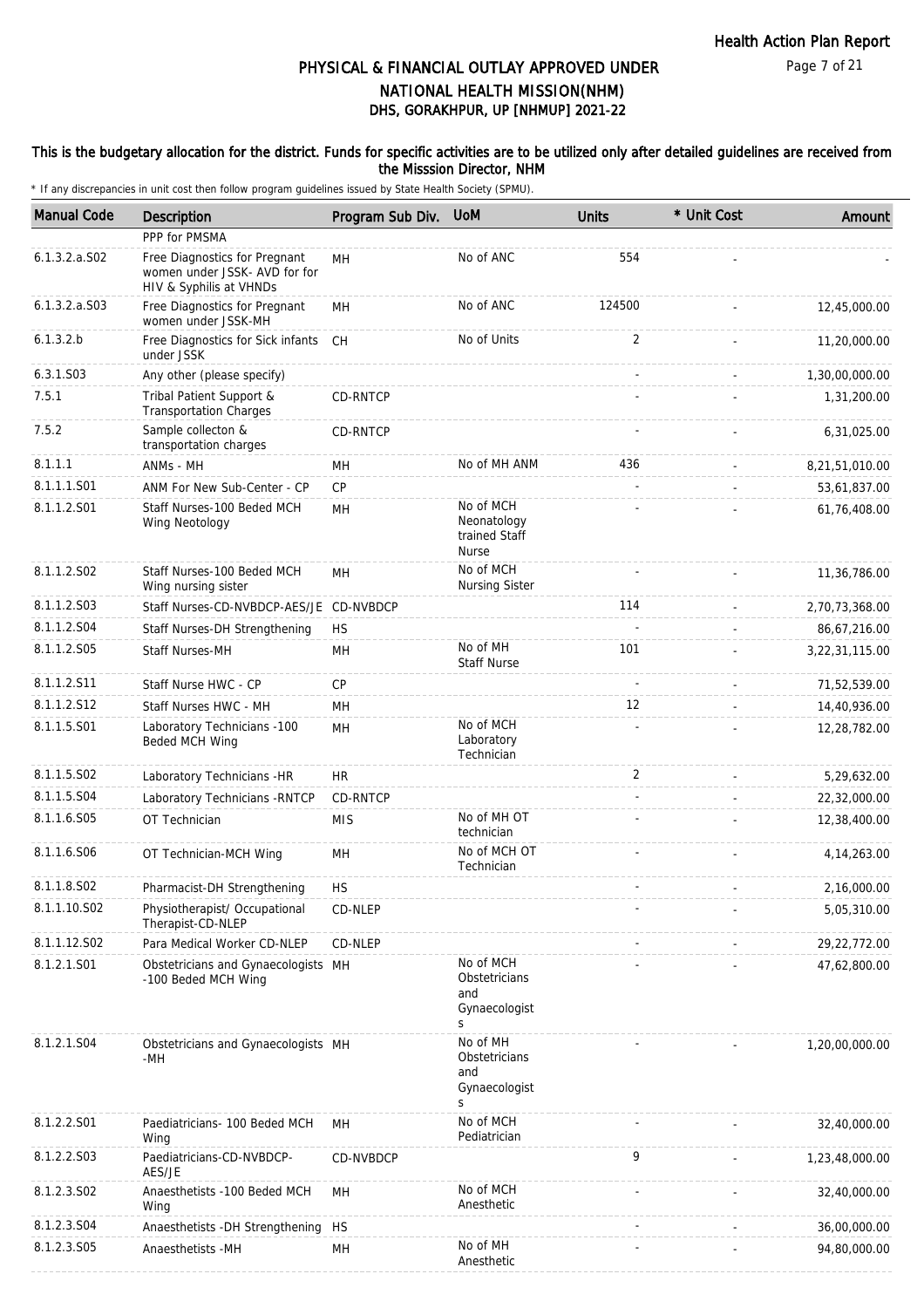### This is the budgetary allocation for the district. Funds for specific activities are to be utilized only after detailed guidelines are received from the Misssion Director, NHM

| <b>Manual Code</b> | Description                                                                              | Program Sub Div. | <b>UoM</b>                                        | <b>Units</b>   | * Unit Cost | Amount         |
|--------------------|------------------------------------------------------------------------------------------|------------------|---------------------------------------------------|----------------|-------------|----------------|
| 8.1.2.5.S01        | Radiologists- 100 Beded MCH<br>Wing                                                      | MH               | No of MCH<br>Radiologist                          |                |             | 17,19,900.00   |
| 8.1.2.6.S01        | Pathologists/ Haemotologists-<br>100 Beded MCH Wing                                      | MH               | No of MCH<br>Pathologist                          |                |             | 15,87,600.00   |
| 8.1.3.1.S01        | Physician/Consultant Medicine-<br>DH Strengthening                                       | <b>HS</b>        |                                                   |                |             | 28,81,494.00   |
| 8.1.3.4.S01        | <b>ENT-DH Strengthening</b>                                                              | <b>HS</b>        |                                                   |                |             | 23,90,700.00   |
| 8.1.3.5.S01        | Ophthalmologists-NCD-NPCB                                                                | NCD-NPCB         |                                                   |                |             | 7,92,000.00    |
| 8.1.3.10.S01       | FRU Operationalization for<br>Gynae & anesthetist specialist on<br>call from govt sector | MH               | No of C<br>Section                                | 16             |             | 48,000.00      |
| 8.1.3.10.S02       | FRU Operationalization<br>Gynecologists specialist on call<br>from pvt sector            | MH               | No of C<br>Section                                | 8              |             | 36,000.00      |
| 8.1.3.10.S03       | FRU Operationalization<br>anesthetist specialist on call for<br>from pvt sector          | MH               | No of C<br>Section                                | 8              |             | 24,000.00      |
| 8.1.4.1.S01        | Dental Surgeons- DH &CHC                                                                 | <b>HR</b>        |                                                   | 2              |             | 6,98,376.00    |
| 8.1.5.S01          | Medical Officers -CD-NVBDCP-<br>AES/JE                                                   | CD-NVBDCP        |                                                   | 3              |             | 27,38,610.00   |
| 8.1.5.S02          | Medical Officers - DH<br>Strengthening                                                   | <b>HS</b>        |                                                   |                |             | 22,33,800.00   |
| 8.1.5.S03          | Medical Officers - MH                                                                    | MH               | No of MH LMO                                      |                |             | 51,12,000.00   |
| 8.1.5.S06          | Medical Officers -CD-RNTCP                                                               | CD-RNTCP         |                                                   |                |             | 28,90,000.00   |
| 8.1.6.1            | <b>AYUSH MOs</b>                                                                         | <b>AYUSH</b>     |                                                   | 54             |             | 2,77,39,228.00 |
| 8.1.6.2            | Pharmacist - AYUSH                                                                       | <b>AYUSH</b>     |                                                   | 19             |             | 37,43,071.00   |
| 8.1.7.1.1          | MOs-AYUSH                                                                                | <b>RBSK</b>      |                                                   | 72             |             | 3,10,68,096.00 |
| 8.1.7.1.2.S01      | MOs-MBBS                                                                                 | <b>RBSK</b>      |                                                   | 3              |             | 22,02,012.00   |
| 8.1.7.1.2.S02      | MOs-Dental MO/ BDS                                                                       | <b>RBSK</b>      |                                                   | $\overline{7}$ |             | 49,95,060.00   |
| 8.1.7.1.3          | <b>Staff Nurse</b>                                                                       | <b>RBSK</b>      |                                                   | 21             |             | 70,64,064.00   |
| 8.1.7.1.4          | <b>ANM</b>                                                                               | <b>RBSK</b>      |                                                   | 20             |             | 18,43,308.00   |
| 8.1.7.1.5.S01      | Para Medical Worker                                                                      | <b>RBSK</b>      |                                                   | 33             |             | 79,92,864.00   |
| 8.1.7.1.5.S02      | Pharmacists                                                                              | <b>RBSK</b>      |                                                   | 8              |             | 17,06,345.00   |
| 8.1.8.1            | <b>Medical Officers</b>                                                                  | <b>CH</b>        | No. of Mos                                        | 1              |             | 3,60,000.00    |
| 8.1.8.2            | <b>Staff Nurse</b>                                                                       | <b>CH</b>        | No. of SNs                                        | 8              |             | 21,73,567.00   |
| 8.1.8.3            | Cook cum caretaker                                                                       | CН               | No. of Cook<br>cum Caretaker                      | 4              |             | 6,49,183.00    |
| 8.1.8.5            | Feeding demonstrator for NRC                                                             | CH               | No. of FDs                                        | 1              |             | 3,35,664.00    |
| 8.1.9.1.S01        | Paediatrician SNCU-CH                                                                    | CH               | No. of<br>Peadiatrician                           | 3              |             | 37,80,000.00   |
| 8.1.9.3.S01        | Staff Nurse - SNCU/KMC                                                                   | CH               | No. of SNs                                        | 34             |             | 99,73,964.00   |
| 8.1.9.3.SO2        | Staff Nurse -NBSU                                                                        | CH               | No. of SNs                                        | 15             |             | 34,87,298.00   |
| 8.1.9.6.S01        | Ancillary Staff-CD-NVBDCP-AES<br>&JE                                                     | CD-NVBDCP        |                                                   | 4              |             | 9,96,192.00    |
| 8.1.9.6.SO2        | Others- SNCU Staff ( Ward<br>Aaya/ Cleaner/ Security Guard)                              | <b>CH</b>        |                                                   | 18             |             | 32,18,968.00   |
| 8.1.9.6.S03        | Others- SNCU Staff DEO                                                                   | CH               | no. of Posts                                      | $\overline{2}$ |             | 5,01,054.00    |
| 8.1.10.1.S01       | Anesthetics (Specialist) Medical<br>College                                              | MН               | No of<br>Anesthetics<br>Specialist<br>HDU/ ICU MC |                |             | 14,40,000.00   |
| 8.1.10.2.S01       | Medical Officers Medical College                                                         | МH               | No of Medical<br>Officers HDU/<br>ICU MC          |                |             | 28,80,000.00   |
| 8.1.10.3.S01       | Staff Nurses - DH Strengthening                                                          | <b>HS</b>        |                                                   |                |             | 50,40,000.00   |
| 8.1.10.3.S02       | Staff Nurses Incharge - DH                                                               | <b>HS</b>        |                                                   |                |             | 3,84,000.00    |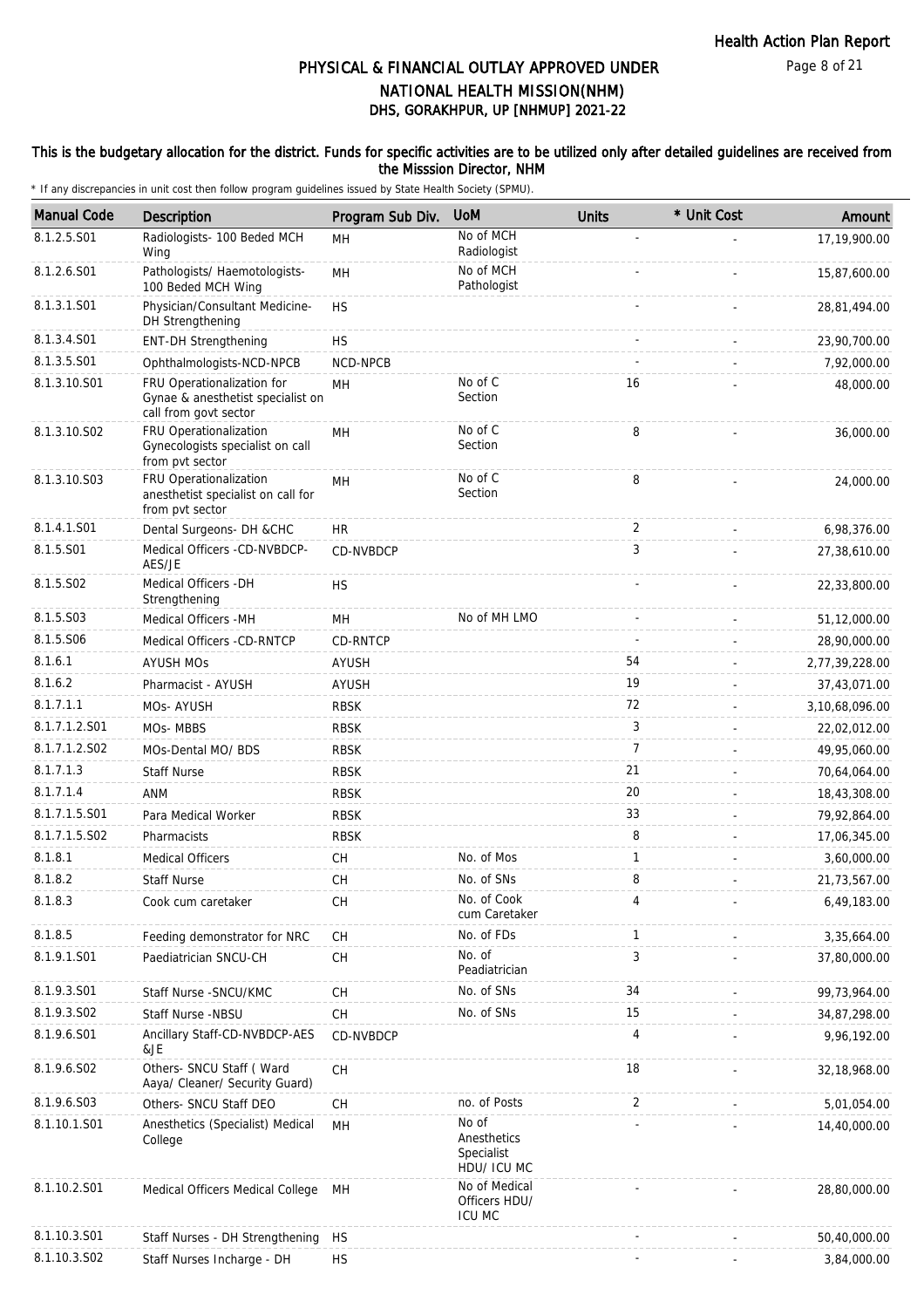#### This is the budgetary allocation for the district. Funds for specific activities are to be utilized only after detailed guidelines are received from the Misssion Director, NHM

| <b>Manual Code</b>            | Description                                                  | Program Sub Div.                       | <b>UoM</b>                           | Units        | * Unit Cost | Amount                      |
|-------------------------------|--------------------------------------------------------------|----------------------------------------|--------------------------------------|--------------|-------------|-----------------------------|
|                               | Strengthening                                                |                                        |                                      |              |             |                             |
| 8.1.10.3.S04                  | Staff Nurses Incharge - MH HDU<br><b>ICU Medical College</b> | MH                                     | No of Staff<br>Nurses HDU/<br>ICU MC |              |             | 72,00,000.00                |
| 8.1.12.1                      | Mid-level Service Provider                                   | CP                                     |                                      |              |             | 1,31,51,430.00              |
| 8.1.12.2                      | Performance incentive for Mid-<br>level service providers    | CP                                     | No. of HWC-<br><b>CHO</b>            |              | 15,000.00   | 99,45,000.00                |
| 8.1.13.1.S01                  | Counsellor -NCD-NPCB                                         | NCD-NPCB                               |                                      |              |             | 2,86,250.00                 |
| 8.1.13.1.S02                  | Counsellor -RKSK                                             | <b>RKSK</b>                            |                                      | 2            |             | 5,36,901.00                 |
| 8.1.13.1.S03                  | Counsellor - RMNCHA-FW                                       | <b>FP</b>                              | No of<br>Counsellors/m<br>onth       | 5            | 15,073.00   | 10,69,839.00                |
| 8.1.13.1.S04                  | Counsellor -RNTCP                                            | <b>CD-RNTCP</b>                        |                                      |              |             | 98,600.00                   |
| 8.1.13.4.S01                  | Microbiologists-CD-NVBDCP-<br>AES/JE                         | CD-NVBDCP                              |                                      | $\mathbf{1}$ |             | 3,30,000.00                 |
| 8.1.13.5                      | Audiometrician/ Audiologist-<br>NCD-NPPCD                    | NCD-NPPCD                              |                                      |              |             | 3,60,000.00                 |
| 8.1.13.10                     | TBHV-CD-RNTCP                                                | CD-RNTCP                               |                                      |              |             | 24,88,620.00                |
| 8.1.13.16                     | Ophthalmic Assistant/<br>Refractionist NCD-NPCB              | <b>NCD-NPCB</b>                        |                                      |              |             | 2,34,933.00                 |
| 8.1.13.18                     | Audiometrics Asstt.NCD-NPPCD                                 | NCD-NPPCD                              |                                      |              |             | 2,62,900.00                 |
| 8.1.13.19                     | Instructor for Hearing Imapired<br>Children-NCD-NPPCD        | NCD-NPPCD                              |                                      |              |             | 2,39,400.00                 |
| 8.1.13.22.S03                 | Dietician/ Nutritionist UPHSSP                               | <b>HS</b>                              |                                      |              |             | 4,08,870.00                 |
| 8.1.13.22.S04                 | Lab Technician UPHSSP                                        | <b>HS</b>                              |                                      |              |             | 1,81,520.00                 |
| 8.1.13.22.S06                 | OT Technician UPHSSP                                         | <b>HS</b>                              |                                      |              |             | 7,62,387.00                 |
| 8.1.13.22.S07                 | Rogi Sahayata Kendra Manager                                 | QA                                     |                                      | 2            |             | 6,01,590.00                 |
| 8.1.13.22.S09                 | <b>Staff Nurse UPHSSP</b>                                    | HS                                     |                                      |              |             | 1,23,37,300.00              |
| 8.1.13.22.S10                 | X-Ray Technician UPHSSP                                      | <b>HS</b>                              |                                      |              |             | 10,16,516.00                |
| 8.1.13.22.S12                 | Physiotherapist UPHSSP                                       | <b>HS</b>                              |                                      |              |             | 5,81,805.00                 |
| 8.1.13.22.S13                 | Rogi Sahayata Kendra Operator                                | QA                                     |                                      | 2            |             | 3,59,682.00                 |
| 8.1.13.22.S14<br>8.1.14.1.S01 | Ward Aaya/Boy UPHSSP                                         | <b>HS</b>                              |                                      |              |             | 11,54,047.00                |
| 8.1.14.1.S02                  | MO (Blood Bank)                                              | <b>BLOOD CELL</b>                      |                                      |              |             | 12,33,000.00                |
| 8.1.14.2                      | MO (BCTV)<br><b>Staff Nurse</b>                              | <b>BLOOD CELL</b>                      |                                      |              |             | 7,94,000.00                 |
| 8.1.14.4.S01                  | Lab Technician (BCTV)                                        | <b>BLOOD CELL</b>                      |                                      |              |             | 2,92,000.00                 |
| 8.1.14.4.S02                  | Lab Technician (BB)                                          | <b>BLOOD CELL</b><br><b>BLOOD CELL</b> |                                      |              |             | 3,38,000.00<br>11,11,000.00 |
| 8.1.14.5.S02                  | Others-Lab Technicians                                       | <b>BLOOD CELL</b>                      |                                      |              |             | 11,09,000.00                |
| 8.1.14.5.S03                  | Others-Lab Attendant                                         | <b>BLOOD CELL</b>                      |                                      |              |             | 8,96,000.00                 |
| 8.1.14.5.S04                  | Others-Social Worker/PRO                                     | <b>BLOOD CELL</b>                      |                                      |              |             | 4,56,000.00                 |
| 8.1.14.5.S05                  | Others-Lab Attendant - BSU                                   | <b>BLOOD CELL</b>                      |                                      |              |             | 2,01,000.00                 |
| 8.1.14.5.S06                  | Others-Lab Attendant - BCTV                                  | <b>BLOOD CELL</b>                      |                                      |              |             | 2,24,000.00                 |
| 8.1.15.13.S03                 | Others-Medical Officer-CD-<br><b>NVHCP</b>                   | CD-NVHCP                               |                                      |              |             | 3,60,000.00                 |
| 8.1.15.13.S05                 | Others-Pharmacist-CD-NVHCP                                   | CD-NVHCP                               |                                      |              |             | 1,05,000.00                 |
| 8.1.16.2.S01                  | Cold Chain Handlers                                          | RI                                     |                                      |              |             | 4,20,134.00                 |
| 8.1.16.6.S01                  | Data Entry Operator BB                                       | <b>BLOOD CELL</b>                      |                                      |              |             | 3,70,000.00                 |
| 8.1.16.7.S01                  | Driver BCTV                                                  | <b>BLOOD CELL</b>                      |                                      |              |             | 2,84,000.00                 |
| 8.1.16.7.S02                  | Sweeper- NCD- Blood bank                                     | <b>BLOOD CELL</b>                      |                                      |              |             | 2,89,000.00                 |
| 8.1.16.7.S03                  | Sweeper-NCD-Blood Storage<br>Unit                            | <b>BLOOD CELL</b>                      |                                      |              |             | 2,89,000.00                 |
| 8.1.16.7.S05                  | Cleaner -NRC                                                 | СH                                     | no. of Posts                         | 2            |             | 2,57,338.00                 |
| 8.1.16.7.S06                  | Vaccine Van Driver                                           | <b>RI</b>                              |                                      |              |             | 1,80,117.00                 |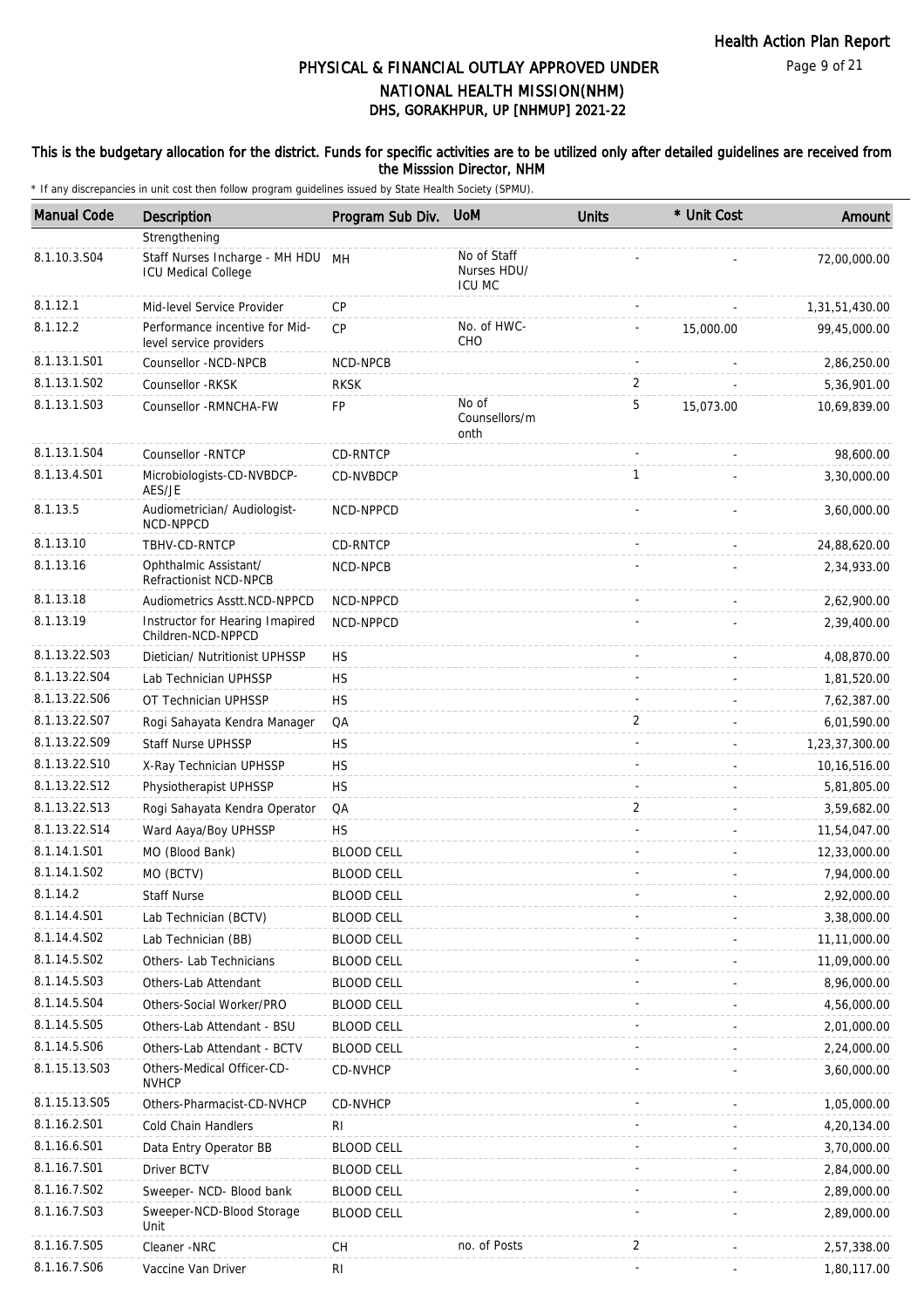Page 10 of 21

# DHS, GORAKHPUR, UP [NHMUP] 2021-22 PHYSICAL & FINANCIAL OUTLAY APPROVED UNDER NATIONAL HEALTH MISSION(NHM)

### This is the budgetary allocation for the district. Funds for specific activities are to be utilized only after detailed guidelines are received from the Misssion Director, NHM

| <b>Manual Code</b> | <b>Description</b>                                                                                                        | Program Sub Div. | <b>UoM</b>                      | <b>Units</b>   | * Unit Cost  | Amount       |
|--------------------|---------------------------------------------------------------------------------------------------------------------------|------------------|---------------------------------|----------------|--------------|--------------|
| 8.4.1              | Additional Allowances/<br>Incentives to Medical Officers                                                                  | MН               |                                 | 30             |              | 7,20,000.00  |
| 8.4.5              | Performance reward if any                                                                                                 | <b>FP</b>        | No of Distrcts                  | 4              | 50,000.00    | 1,60,000.00  |
| 8.4.7              | Incentive to provider for PPIUCD FP<br>services @Rs 150 per PPIUCD<br>insertion                                           |                  | No of Cases                     | 5854           | 150.00       | 8,78,100.00  |
| 8.4.8              | Incentive to provider for PAIUCD FP<br>Services @Rs 150 per PAIUCD<br>insertion                                           |                  | No of Cases                     | 60             | 150.00       | 9,000.00     |
| 8.4.9              | Team based incentives for<br><b>Health &amp; Wellness Centers</b><br>(H&WC Sub Center)                                    | <b>CP</b>        | No of HWC                       |                | 11,000.00    | 72,93,000.00 |
| 8.4.10             | Team based incentives for<br>Health & Wellness Centers<br>(H&WC PHC)                                                      | CP               | No of HWC                       |                | 11,000.00    | 29,91,500.00 |
| 8.4.11             | Incentives under NVHCP for MO, CD-NVHCP<br>Pharmacist and LT                                                              |                  |                                 |                |              | 58,200.00    |
| 8.4.12.S01         | HRP identification and follow up<br>for ANM                                                                               | MН               | No of HRP                       | 1500           | 200.00       | 3,00,000.00  |
| 8.4.12.S03         | Performance based Incentives to FP<br>RMNCHA Counselors in Family<br>Planning                                             |                  | No of Cases                     | 364            | 50.00        | 18,200.00    |
| 8.4.12.S04         | RI Cold chain handlers incentive                                                                                          | <b>RI</b>        | Lumpsump                        | 41             | 2,400.00     | 11,80,800.00 |
| 9.1.2.S02          | Mobility/ POL expenses for<br>supporting the community and<br>clinical site visits of nursing<br>students of govt. GNMTCs | MН               |                                 | 1              |              | 2,25,000.00  |
| 9.1.2.S04          | Contingency expenses for the 7<br><b>GNM schools</b>                                                                      | MН               |                                 | $\mathbf{1}$   |              | 45,000.00    |
| 9.1.1.A1           | Setting up of Skill Lab                                                                                                   | Nursing          | Lumpsump                        | $\mathbf{1}$   |              | 10,000.00    |
| 9.2.1.1.7          | Training of Staff Nurses/ANMs /<br>LHVs in SBA                                                                            | Nursing          |                                 | $\mathbf{1}$   | 10,86,520.00 | 10,86,520.00 |
| 9.2.1.1.13.S01     | Training of Medical Officers in<br>safe abortion-For Mos                                                                  | <b>FP</b>        | No of Batch                     | 4              | 1,30,800.00  | 5,23,200.00  |
| 9.2.1.1.13.S02     | Training of Medical Officers in<br>safe abortion-For Obs&Gynae                                                            | <b>FP</b>        | No of Batch                     | 1              | 63,480.00    | 63,466.00    |
| 9.2.1.2.4          | Orienation activities on vitamin A CH<br>supplemenation and Anemia<br>Mukta Bharat Programme                              |                  | No of Batch                     | 44             |              | 1,58,396.00  |
| 9.2.1.2.5          | Child Death Review Trainings                                                                                              | CH               | No of Batch                     | 9              | 28,000.00    | 2,52,000.00  |
| 9.2.1.2.20         | Orientation on National<br>Deworming Day                                                                                  | <b>RKSK</b>      | per participant                 | 43             | 100.00       | 85,320.00    |
| 9.2.1.3.2.S01      | Otr.Review/orientation meeting<br>at Block Level for ANM                                                                  | FP               | No of<br>Orientation<br>meeting | 76             | 1,000.00     | 76,000.00    |
| 9.2.1.3.2.S02      | Otr.Review/orientation meeting<br>of ASHA/ANM OF 20 Urban<br>District at Districts Level                                  | <b>FP</b>        | No of<br>Orientation<br>meeting | 14             | 2,000.00     | 1,12,000.00  |
| 9.2.1.3.17         | Training of Medical officers<br>(PPIUCD insertion training)                                                               | <b>FP</b>        | No of Batch                     | $\overline{2}$ | 1,41,625.00  | 2,83,250.00  |
| 9.2.1.3.19         | Training of Nurses (Staff<br>Nurse/LHV/ANM) (PPIUCD<br>insertion training)                                                |                  | No of batches                   | 5              | 85,550.00    | 4,26,625.00  |
| 9.2.1.3.23         | Training of Medical officers<br>(Injectible Contraceptive<br>Trainings)                                                   | <b>FP</b>        | No of Batch                     | 1              | 41,800.00    | 41,800.00    |
| 9.2.1.3.24         | Training of AYUSH doctors<br>(Injectible Contraceptive<br>Trainings)                                                      | <b>FP</b>        | No of Batch                     | 1              | 22,800.00    | 22,800.00    |
| 9.2.1.3.25         | Training of Nurses (Staff<br>Nurse/LHV/ANM) (Injectible<br>Contraceptive Trainings)                                       | FP               | No of Batch                     | 2              | 35,800.00    | 71,600.00    |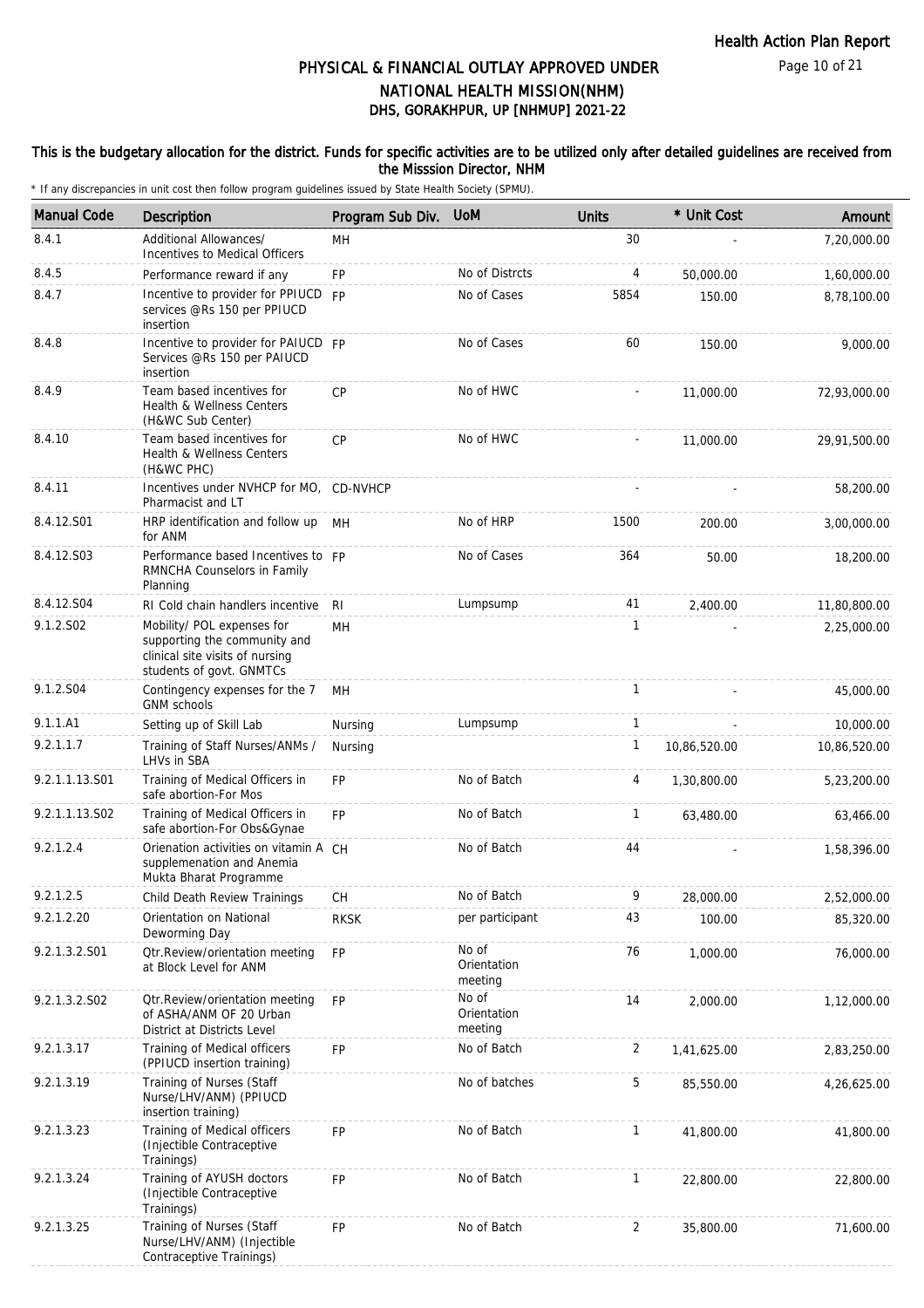### This is the budgetary allocation for the district. Funds for specific activities are to be utilized only after detailed guidelines are received from the Misssion Director, NHM

| <b>Manual Code</b> | Description                                                                                                                           | Program Sub Div. | <b>UoM</b>            | <b>Units</b>   | * Unit Cost | Amount       |
|--------------------|---------------------------------------------------------------------------------------------------------------------------------------|------------------|-----------------------|----------------|-------------|--------------|
| 9.2.1.3.27.S01     | FP-LMIS training-Urban Staffs<br>and others                                                                                           | FP               |                       | $\overline{2}$ | 46,900.00   | 93,800.00    |
| 9.2.1.3.27.S02     | FP-LMIS training- ASHA Sangni<br>Refresher                                                                                            | <b>FP</b>        |                       | 4              | 4,900.00    | 19,600.00    |
| 9.2.1.4.13.C       | Any other (please specify) Kishor RKSK<br>Swasyhya Manch                                                                              |                  | No of Events          | 40             | 5,000.00    | 2,00,000.00  |
| 9.2.1.7.1.S01      | Training under Immunisation-<br><b>CCH</b>                                                                                            | R <sub>l</sub>   | Lumpsump              |                |             | 1,35,000.00  |
| 9.2.1.7.1.S02      | Training under Immunisation-<br>Data Handler                                                                                          | R <sub>l</sub>   | Lumpsump              |                |             | 15,000.00    |
| 9.2.1.7.1.S03      | Training under Immunisation-<br>Health Worker                                                                                         | R <sub>l</sub>   | Lumpsump              |                |             | 15,24,600.00 |
| 9.2.1.7.1.S04      | Training under Immunisation-<br>MO Training                                                                                           | R <sub>l</sub>   | Lumpsump              |                |             | 6,94,400.00  |
| 9.2.2.6.1          | Quality Assurance Training<br>(including training for internal<br>assessors at State and District<br>levels)                          | QA               | No of Batch           | 1              |             | 1,50,000.00  |
| 9.2.2.6.3          | Kayakalp Trainings                                                                                                                    | QA               | <b>Districts</b>      | $\mathbf{1}$   | 33,000.00   | 33,000.00    |
| 9.2.2.7.2          | Training cum review meeting for MIS<br>HMIS & MCTS at District level                                                                  |                  | No of<br>Participants |                |             | 85,140.00    |
| 9.2.2.7.3          | Training cum review meeting for MIS<br>HMIS & MCTS at Block level                                                                     |                  | No of<br>Participants |                |             | 3,93,600.00  |
| 9.2.2.7.4          | Training cum review meeting for MIS<br>HMIS & MCTS at Division Level                                                                  |                  | No of<br>Participants |                |             | 20,000.00    |
| 9.2.2.8.1          | Training on CPCH for CHOs                                                                                                             | Nursing          | Lumpsump              | $\mathbf{1}$   |             | 51,98,000.00 |
| 9.2.2.8.2          | Multi-skilling of ASHA, MPW ay<br>HWCs (SHC & PHC)                                                                                    | <b>CP</b>        | Lumpsump              |                |             | 27,80,000.00 |
| 9.2.2.8.5.S01      | Training of MPW and Asha                                                                                                              | <b>CP</b>        |                       |                |             | 5,30,000.00  |
| 9.2.2.8.5.S02      | Training of MO and SN                                                                                                                 | СP               |                       |                |             | 9,27,500.00  |
| 9.2.2.8.5.S03      | Cost of Yoga Sessions                                                                                                                 | <b>CP</b>        |                       |                |             | 8,14,500.00  |
| 9.2.3.1.1          | Medical Officers (1 day)                                                                                                              | CD-IDSP          |                       |                |             | 1,26,040.00  |
| 9.2.3.1.5          | Data Managers (2days)                                                                                                                 | CD-IDSP          |                       |                |             | 36,800.00    |
| 9.2.3.1.7          | ASHA & MPWs, AWW &<br>Community volunteers (1 day)                                                                                    | CD-IDSP          |                       |                |             | 36,000.00    |
| 9.2.3.2.1          | Training / Capacity Building<br>(Malaria)                                                                                             | CD-NVBDCP        |                       |                |             | 79,800.00    |
| 9.5.3.2.6          | Training/sensitization of district<br>level officers on ELF and drug<br>distributors including peripheral<br>health workers (AES/ JE) | CD-NVBDCP        |                       |                |             | 5,59,900.00  |
| 9.2.3.4.1          | Trainings under RNTCP                                                                                                                 | CD-RNTCP         |                       |                |             | 7,60,000.00  |
| 9.2.3.4.2          | CME (Medical Colleges)                                                                                                                | CD-RNTCP         |                       |                |             | 50,000.00    |
| 9.2.3.5.1          | 3 day training of Medical Officer<br>of the Model Treatment Centre<br>(15 Medical officers in each<br>batch)                          | CD-NVHCP         |                       |                |             | 3,00,000.00  |
| 9.2.3.5.2          | 5 day training of the lab<br>technicians (15 Lab Technicians<br>in each batch)                                                        | CD-NVHCP         |                       |                |             | 2,00,000.00  |
| 9.2.3.5.3          | 1 day training of Peer support of CD-NVHCP<br>the Treatment sites (MTC/TCs)                                                           |                  |                       |                |             | 10,000.00    |
| 9.2.3.5.4          | 1 day training of pharmacist of<br>the Treatment sites (MTC/TCs)                                                                      | CD-NVHCP         |                       |                |             | 87,000.00    |
| 9.2.3.5.5          | 1 day training of DEO of the<br>Treatment sites (MTC/TCs)                                                                             | CD-NVHCP         |                       |                |             | 3,000.00     |
| 9.2.3.5.7          | Any other (please specify)                                                                                                            | CD-NVHCP         |                       |                |             | 1,00,000.00  |
| 9.2.4.2.1          | Training of PHC Medical Officers,<br>Nurses, Paramedical Workers &                                                                    | NCD-NMHP         | No of Distrcts        | 1              |             | 50,000.00    |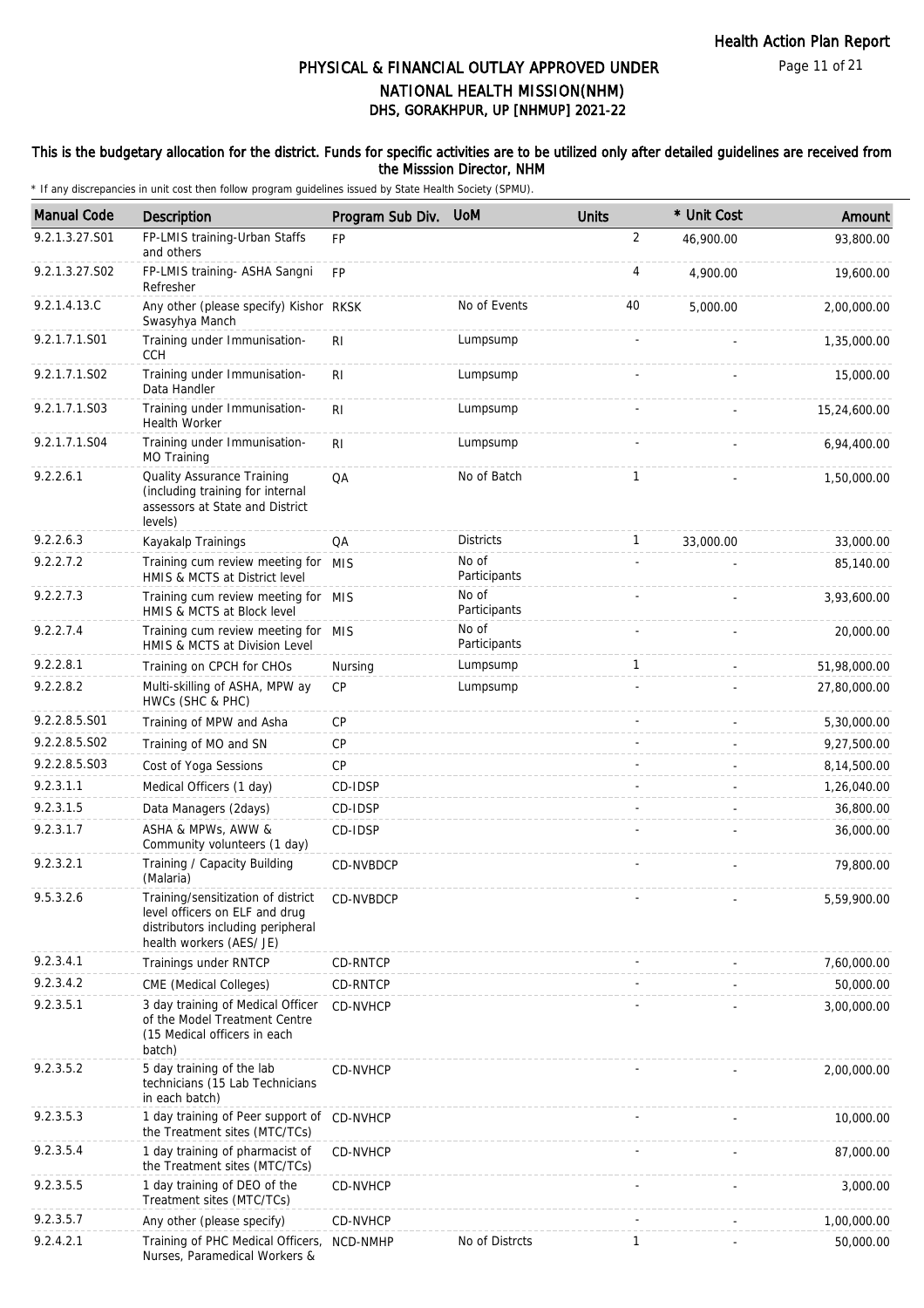#### This is the budgetary allocation for the district. Funds for specific activities are to be utilized only after detailed guidelines are received from the Misssion Director, NHM

| <b>Manual Code</b> | <b>Description</b>                                                                                             | Program Sub Div. | <b>UoM</b>         | <b>Units</b> | * Unit Cost | Amount       |
|--------------------|----------------------------------------------------------------------------------------------------------------|------------------|--------------------|--------------|-------------|--------------|
|                    | Other Health Staff working<br>under NMHP                                                                       |                  |                    |              |             |              |
| 9.2.4.3.1          | Training of doctors and staff at<br>DH Level under NPHCE                                                       | NCD-NPHCE        |                    | $\mathbf{1}$ |             | 40,000.00    |
| 9.2.4.4.1          | Trainings for District Tobacco<br><b>Control Centre</b>                                                        | NCD-NTCP         |                    | $\mathbf{1}$ |             | 1,00,000.00  |
| 9.2.4.5.2          | District NCD Cell                                                                                              | NCD-NPCDCS       |                    | $\mathbf{1}$ |             | 2,00,000.00  |
| 9.2.4.9            | Trainings of Medical Officers,<br>Health Workers and Programme<br>officers under NPCCHH                        | NCD-NPCCHH       |                    | $\mathbf{1}$ |             | 70,000.00    |
| 9.5.29.13.S04.02   | Scaling up Nurse Mentoring<br>Program Honorarium                                                               | Nursing          |                    | $\mathbf{1}$ |             | 11,40,000.00 |
| 9.5.29.13.S04.03   | Scaling up Nurse Mentoring<br>Program Yearly TA DA                                                             | Nursing          |                    | $\mathbf{1}$ |             | 57,000.00    |
| 9.5.29.13.S04.04   | Scaling up Nurse Mentoring<br>Program Register                                                                 | Nursing          |                    | $\mathbf{1}$ |             | 4,750.00     |
| 9.5.29.13.S04.07   | Scaling up Nurse Mentoring<br>Program Divisional Dakshta<br>Training                                           | Nursing          |                    | 1            |             | 80,000.00    |
| 9.2.3.6.1          | Trainings of Medical Officers and CD-NRCP<br>Health Workers under NRCP                                         |                  |                    |              |             | 96,600.00    |
| 9.1.4.2.S06        | Nursing Faculty                                                                                                | Nursing          |                    | $\mathbf{1}$ |             | 28,91,000.00 |
| 10.1.1.S01         | Community Base Maternal death<br>Review                                                                        | MН               | No of CBMDR        | 266          |             | 1,59,600.00  |
| 10.1.1.S02         | Incentive for Ist Responder<br>Maternal Death                                                                  | MН               | No of<br>Responder | 80           |             | 80,000.00    |
| 10.1.2             | Child Death Review                                                                                             | <b>CH</b>        | No of Distrcts     | $\mathbf{1}$ |             | 16,36,950.00 |
| 10.2.4             | Microfilaria Survey - Lymphatic<br>Filariasis                                                                  | CD-NVBDCP        |                    |              |             | 50,000.00    |
| 10.2.5             | Monitoring & Evaluation (Post<br>MDA assessment by medical<br>colleges (Govt. & private)/ICMR<br>institutions) | CD-NVBDCP        |                    |              |             | 15,000.00    |
| 10.3.1.2           | Sentinel surveillance Hospital<br>recurrent                                                                    | CD-NVBDCP        |                    |              |             | 2,00,000.00  |
| 10.4.3             | Referral Network of laboratories<br>(Govt. Medical College labs)<br>Reimbursement                              | CD-IDSP          |                    |              |             | 50,000.00    |
| 10.4.4             | Expenses on account of<br>consumables, operating<br>expenses, office expenses etc                              | CD-IDSP          |                    |              |             | 50,000.00    |
| 11.1.2.4.S01       | Celebration of New Born Care<br>Week                                                                           | <b>IEC</b>       | No of Distrcts     |              | 25,000.00   | 25,000.00    |
| 11.1.2.4.S02       | Celebration of Breastfeeding<br>Week                                                                           | <b>IEC</b>       |                    |              | 40,000.00   | 40,000.00    |
| 11.2.1.1           | Media Mix of Mid Media/ Mass<br>Media                                                                          | IEC              |                    | 20           |             | 1,05,000.00  |
| 11.1.3.1           | Media Mix of Mid Media/ Mass<br>Media                                                                          | IEC              |                    |              |             | 57,000.00    |
| 11.1.3.3           | IEC & promotional activities for<br>World Population Day<br>celebration                                        | <b>FP</b>        | No of Events       | 20           |             | 2,51,000.00  |
| 11.1.3.4           | IEC & promotional activities for<br>Vasectomy Fortnight celebration                                            | <b>FP</b>        | No of Events       | 20           |             | 1,91,000.00  |
| 11.1.3.6           | Any Other IEC/BCC activities FP                                                                                | IEC              |                    |              |             | 30,820.00    |
| 11.1.5.2           | Any other IEC/BCC activities<br>(Wall Painting, Banner & Poster)                                               | RI               | Lumpsump           |              |             | 4,95,540.00  |
| 11.1.6.1.S01       | Creating awareness on declining<br>sex ratio issue (PNDT)- Block<br>Level                                      | <b>FP</b>        | No of Events       | 19           | 10,000.00   | 1,90,000.00  |
| 11.1.6.1.S02       | Creating awareness on declining                                                                                | - FP             | No of Events       | $\mathbf{1}$ | 25,000.00   | 25,000.00    |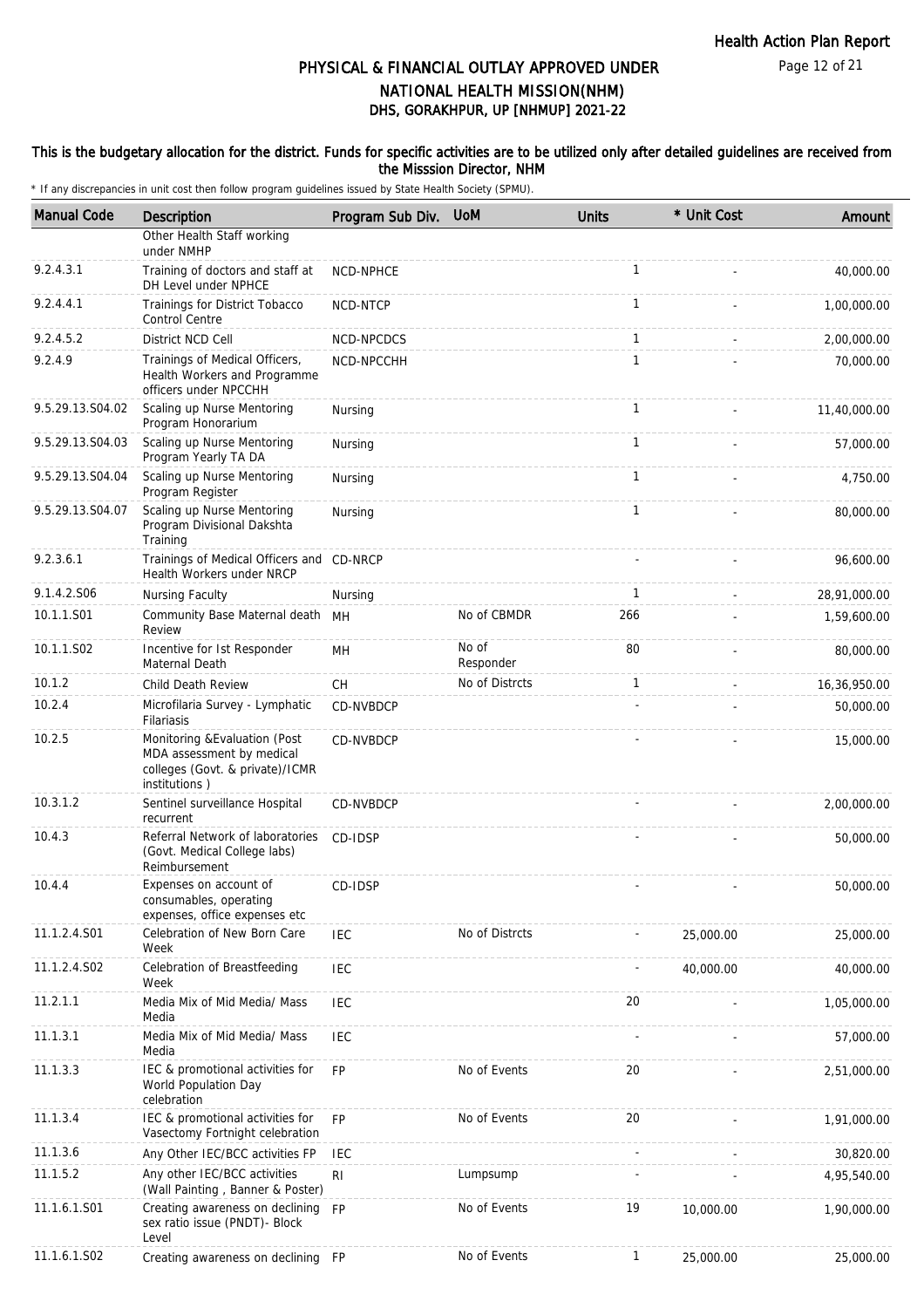#### This is the budgetary allocation for the district. Funds for specific activities are to be utilized only after detailed guidelines are received from the Misssion Director, NHM

| <b>Manual Code</b> | Description                                                                                                                                                 | Program Sub Div.  | <b>UoM</b>          | <b>Units</b> | * Unit Cost | Amount       |
|--------------------|-------------------------------------------------------------------------------------------------------------------------------------------------------------|-------------------|---------------------|--------------|-------------|--------------|
|                    | sex ratio issue (PNDT)- District<br>Level                                                                                                                   |                   |                     |              |             |              |
| 11.1.6.1.S03       | Creating awareness on declining<br>sex ratio issue (PNDT)-Division<br>Level                                                                                 | <b>FP</b>         | No of Events        | 1            | 50,000.00   | 50,000.00    |
| 11.1.7.1           | Health Education & Publicity for<br><b>NIDDCP</b>                                                                                                           | NCD -NIDDCP       | <b>Districts</b>    |              |             | 13,000.00    |
| 11.10.1.S04        | <b>VBD Promotional Activities</b>                                                                                                                           | <b>BLOOD CELL</b> |                     |              |             | 30,000.00    |
| 11.2.4             | IEC activities for Health &<br>Wellness centre (H&WC)                                                                                                       | <b>CP</b>         |                     |              |             | 96,00,000.00 |
| 11.3.4             | IEC/BCC under NRCP: Rabies<br>Awareness and DO'S and Don'ts<br>in the event of Animal Bites                                                                 | CD-NRCP           |                     |              |             | 6,00,702.00  |
| 11.3.6             | <b>IEC/BCC under NVHCP</b>                                                                                                                                  | CD-NVHCP          |                     |              |             | 20,000.00    |
| 11.4.6             | <b>IEC/BCC under NOHP</b>                                                                                                                                   | NCD-NPCDCS        |                     | $\mathbf{1}$ |             | 5,00,000.00  |
| 11.4.7             | <b>IEC on Climate Sensitive</b><br>Diseases at Block, District and<br>State level - Air pollution, Heat<br>and other relevant Climate<br>Sensitive diseases | NCD-NPCCHH        |                     | $\mathbf{1}$ |             | 1,00,000.00  |
| 11.2.7.4           | Places covered with hoardings/<br>bill boards/ signage etc.                                                                                                 | IEC               |                     |              | 4,500.00    | 10,26,000.00 |
| 11.2.7.5           | Usage of Folk media such as<br>Nukkad Natak/ mobile audio<br>visual services/ local radio etc.                                                              | IEC               |                     |              |             | 3,42,000.00  |
| 11.2.7.7           | State-level IEC Campaigns/Other IEC<br><b>IEC Campaigns</b>                                                                                                 |                   |                     |              |             | 3,25,000.00  |
| 11.3.1.1           | <b>IEC/BCC</b> for Malaria                                                                                                                                  | CD-NVBDCP         |                     |              |             | 35,000.00    |
| 11.3.1.2           | IEC/BCC for Social mobilization<br>(Dengue and Chikungunya)                                                                                                 | CD-NVBDCP         |                     |              |             | 20,000.00    |
| 11.3.1.3           | IEC/BCC specific to J.E. in<br>endemic areas                                                                                                                | CD-NVBDCP         |                     |              |             | 50,000.00    |
| 11.3.1.4           | Specific IEC/BCC for Lymphatic<br>Filariasis                                                                                                                | CD-NVBDCP         |                     |              |             | 6,71,892.00  |
| 11.3.1.5           | IEC/BCC/Advocacy for Kala-azar                                                                                                                              | CD-NVBDCP         |                     |              |             | 1,00,000.00  |
| 11.3.2.1           | IEC/BCC: Mass media, Outdoor<br>media, Rural media, Advocacy<br>media for NLEP                                                                              | CD-NLEP           |                     |              |             | 98,000.00    |
| 11.3.3.1           | ACSM (State & district)                                                                                                                                     | CD-RNTCP          |                     |              |             | 2,70,000.00  |
| 11.3.3.2           | TB Harega Desh Jeetega<br>Compaign                                                                                                                          | CD-RNTCP          |                     |              |             | 4,00,000.00  |
| 11.4.2.1           | Translation of IEC material and<br>distribution                                                                                                             | NCD-NMHP          | No of Distrcts      | $\mathbf{1}$ |             | 4,00,000.00  |
| 11.4.3.2           | Celebration of days-ie<br>International Day for older<br>persons                                                                                            | NCD-NPHCE         |                     | $\mathbf{1}$ |             | 2,00,000.00  |
| 11.4.4.1           | <b>IEC/SBCC for NTCP</b>                                                                                                                                    | NCD-NTCP          |                     | $\mathbf{1}$ |             | 7,00,000.00  |
| 11.4.5.2           | IEC/BCC for District NCD Cell                                                                                                                               | NCD-NPCDCS        | No of Distrcts      | $\mathbf{1}$ |             | 3,00,000.00  |
| 11.4.5.3           | IEC/BCC activities for Universal<br>Screening of NCDs                                                                                                       | NCD-NPCDCS        | No of Sub<br>Centre | $\mathbf{1}$ |             | 29,50,000.00 |
| 11.4.9.1.1         | <b>IEC for NPPCD</b>                                                                                                                                        | NCD-NPPCD         | Lumpsump            |              |             | 1,00,000.00  |
| 11.2.7.2           | <b>Targeting Naturally Occurring</b><br>Gathering of People/ Health Mela                                                                                    | <b>IEC</b>        |                     |              |             | 10,82,000.00 |
| 12.1.1.1           | Printing of MDR formats                                                                                                                                     | MН                | No of format        | 300          |             | 9,000.00     |
| 12.1.1.2           | Printing of MCP cards, safe<br>motherhood booklets etc.                                                                                                     | MН                | No of MCP<br>card   | 135100       |             | 22,96,700.00 |
| 12.1.1.3           | Printing of labor room registers<br>and casesheets/ LaQshya related<br>printing                                                                             | MH                | No of Case<br>sheet | 66000        |             | 6,60,000.00  |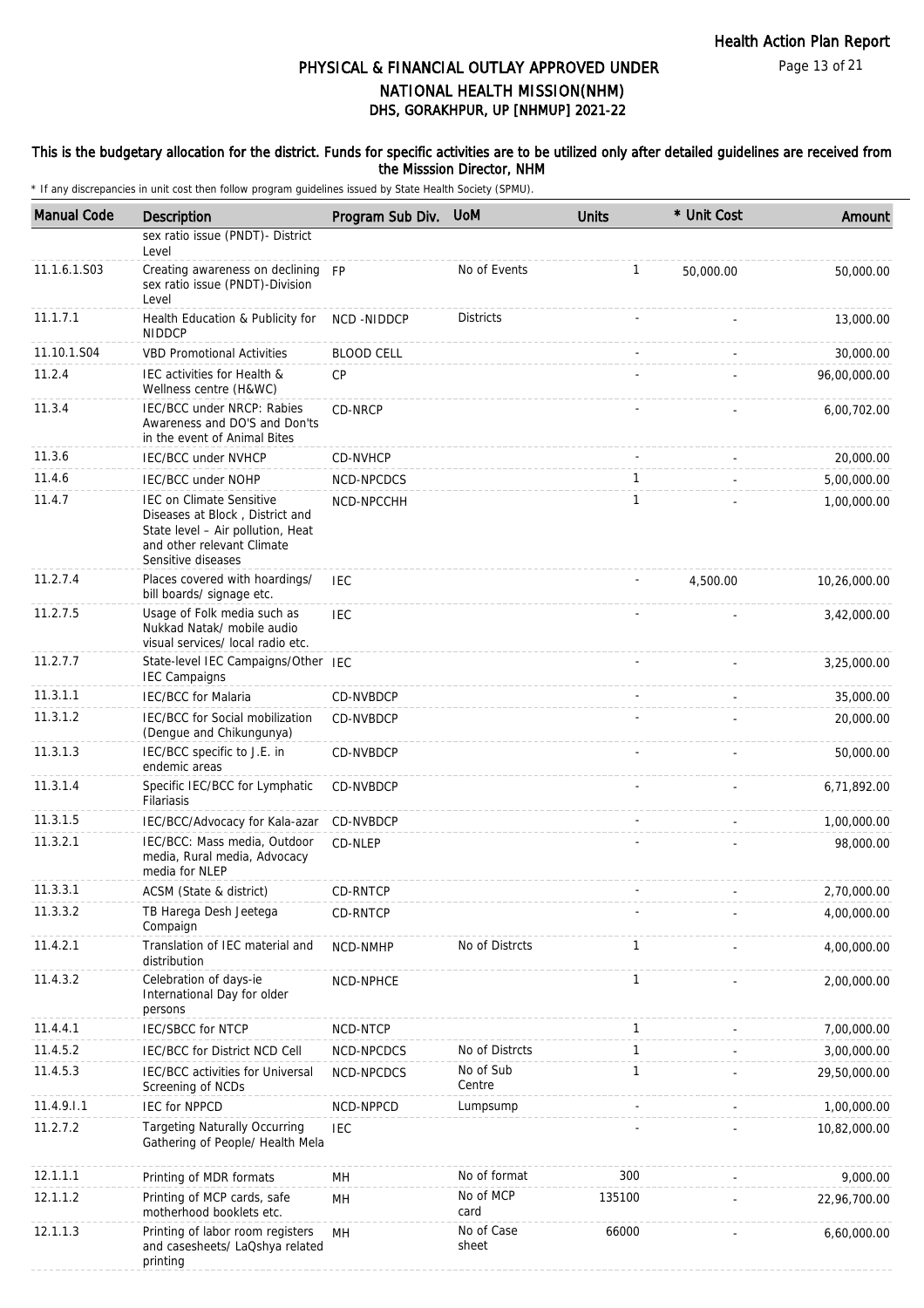### This is the budgetary allocation for the district. Funds for specific activities are to be utilized only after detailed guidelines are received from the Misssion Director, NHM

| <b>Manual Code</b> | <b>Description</b>                                                                                                                                         | Program Sub Div. | <b>UoM</b>                    | <b>Units</b> | * Unit Cost | Amount       |
|--------------------|------------------------------------------------------------------------------------------------------------------------------------------------------------|------------------|-------------------------------|--------------|-------------|--------------|
| 12.1.1.4           | Printing cost for MAA<br>programme                                                                                                                         | <b>CH</b>        | No of Distrcts                | 1            |             | 48,924.00    |
| 12.1.1.5           | Any other (Printing of CAC<br>Format)                                                                                                                      | FP               | No of format                  | 375          |             | 56,250.00    |
| 12.1.2.4           | Printing of Child Death Review<br>formats                                                                                                                  | <b>CH</b>        | No of format                  | 150015       |             | 75,008.00    |
| 12.1.2.5           | Printing of compliance cards and CH<br>reporting formats for National<br>Iron Plus Initiative-for 6-59<br>months age group and for 5-10<br>years age group |                  | No of Register<br>/ Formats   | $\mathbf{1}$ |             | 53,001.00    |
| 12.1.2.6           | Printing of IEC materials and<br>reporting formats etc. for<br>National Deworming Day                                                                      | <b>RKSK</b>      |                               | 17742        |             | 4,76,435.00  |
| 12.1.2.7           | Printing of IEC Materials and<br>monitoring formats for IDCF                                                                                               | CH               | No of Distrcts                | $\mathbf{1}$ |             | 1,18,000.00  |
| 12.1.2.10          | Printing (SNCU data<br>management)                                                                                                                         | CH               | No of Units                   | 2            |             | 2,00,000.00  |
| 12.1.2.11          | Printing of HBNC referral cards<br>and other formats                                                                                                       | <b>CH</b>        | No of format                  | 912900       |             | 4,56,450.00  |
| 12.1.3.3           | Printing of FP Manuals,<br>Guidelines, etc.                                                                                                                | FP               | Lumpsump                      | $\mathbf{1}$ |             | 7,51,250.00  |
| 12.1.6.1           | Printing and dissemination of<br>Immunization cards, tally sheets,<br>monitoring forms etc.                                                                | R <sub>l</sub>   | No of<br><b>Benificieries</b> | 158427       |             | 15,84,270.00 |
| 12.3.4             | Printing for formats/registers<br>under NVHCP                                                                                                              | CD-NVHCP         |                               |              |             | 11,000.00    |
| 12.3.5.1           | Printing of form P,L, S under<br>IDSP progrm                                                                                                               | CD-IDSP          |                               |              |             | 82,160.00    |
| 12.3.6             | Printing fo formats for<br>monitoring and surrveilence<br><b>NRCP</b>                                                                                      | CD-NRCP          |                               |              |             | 48,794.00    |
| 12.2.8.S02         | Printing of Sub Centre and<br><b>VHSNC Register</b>                                                                                                        | CP               |                               |              |             | 3,20,940.00  |
| 12.2.2.1           | Printing of ASHA diary                                                                                                                                     | <b>CP</b>        | No of ASHA &<br>AF            |              |             | 7,34,825.00  |
| 12.2.2.2           | Printing of ASHA Modules and<br>formats                                                                                                                    | CP               | Lumpsump                      |              |             | 1,48,875.00  |
| 12.2.2.3           | Printing of CBAC format                                                                                                                                    | CP               |                               |              |             | 41,61,150.00 |
| 12.2.3.1           | Printing of cards for screening of BLOOD CELL<br>children for hemoglobinopathies                                                                           |                  | Lumpsump                      |              |             | 50,000.00    |
| 12.2.4.1           | Printing of HMIS Formats                                                                                                                                   | <b>MIS</b>       | Lumpsump                      |              |             | 1,12,824.00  |
| 12.2.4.3           | Printing of MCTS follow-up<br>formats/ services due list/ work<br>plan                                                                                     | <b>MIS</b>       | No of ASHA                    | 3603         |             | 1,29,704.00  |
| 12.2.5.1           | Printing Activites for Ayushman<br>Bharat H&WC                                                                                                             | CP               | No.of Register                |              |             | 41,700.00    |
| 12.3.1.1           | Printing of forms/registers for<br>Lymphatic Filariasis                                                                                                    | CD-NVBDCP        |                               |              |             | 2,94,432.00  |
| 12.3.1.3           | Printing of recording and<br>reporting forms/registers for<br>Malaria                                                                                      | CD-NVBDCP        |                               |              |             | 25,000.00    |
| 12.3.2.1           | Printing works                                                                                                                                             | CD-NLEP          |                               |              |             | 25,000.00    |
| 12.3.3.1           | Printing (ACSM)                                                                                                                                            | <b>CD-RNTCP</b>  |                               |              |             | 6,30,000.00  |
| 12.3.3.2           | Printing                                                                                                                                                   | CD-RNTCP         |                               |              |             | 4,90,000.00  |
| 12.4.4.1           | Printing of Challan Books under<br><b>NTCP</b>                                                                                                             | NCD-NTCP         |                               | $\mathbf{1}$ |             | 21,000.00    |
| 12.4.5.1           | Patient referral cards at PHC<br>Level                                                                                                                     | NCD-NPCDCS       | No of PHC                     | $\mathbf{1}$ |             | 1,92,500.00  |
| 12.4.5.2           | Patient referral cards at Sub-<br>centre level                                                                                                             | NCD-NPCDCS       |                               |              |             | 5,60,000.00  |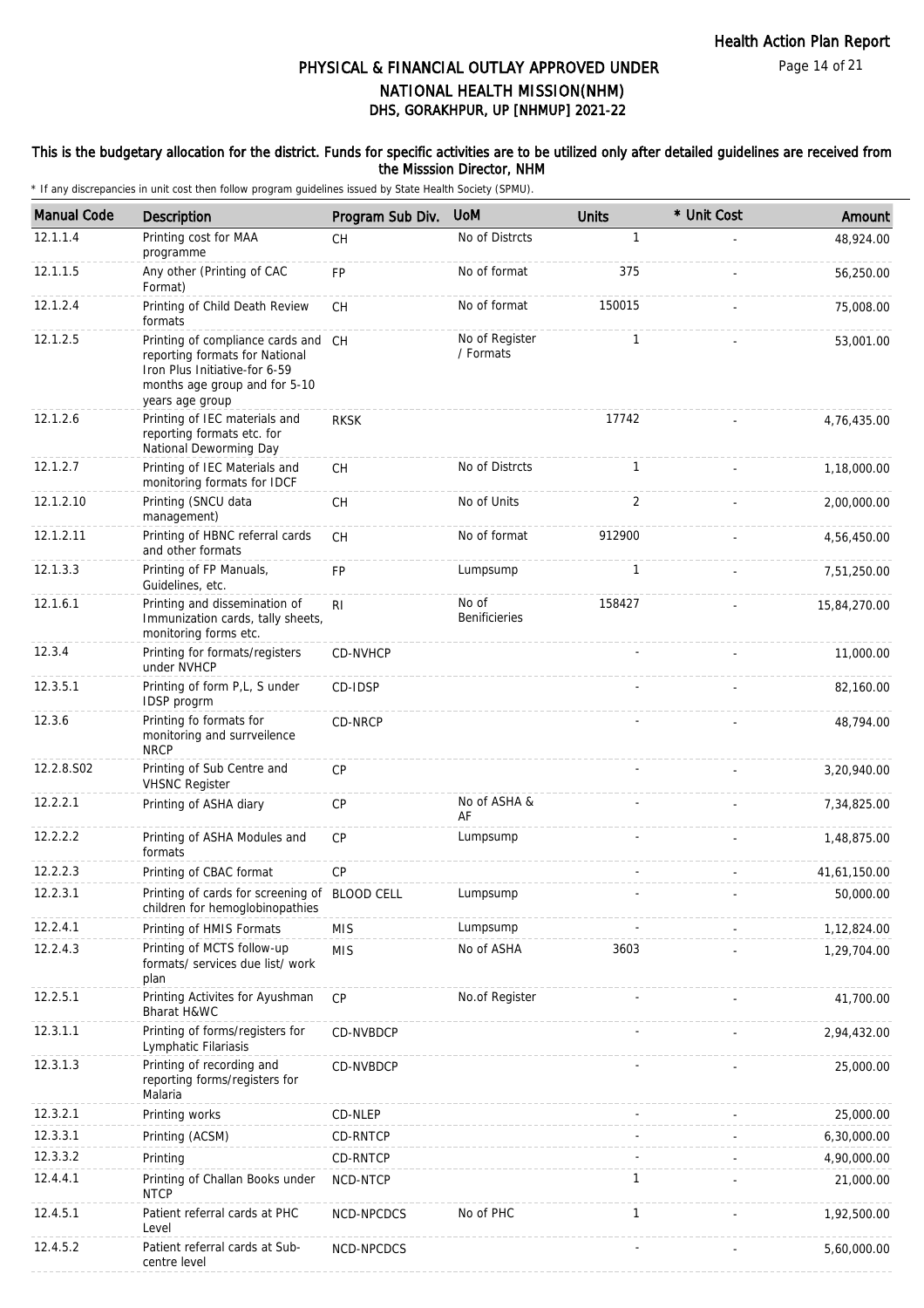Page 15 of 21

## DHS, GORAKHPUR, UP [NHMUP] 2021-22 PHYSICAL & FINANCIAL OUTLAY APPROVED UNDER NATIONAL HEALTH MISSION(NHM)

#### This is the budgetary allocation for the district. Funds for specific activities are to be utilized only after detailed guidelines are received from the Misssion Director, NHM

| <b>Manual Code</b> | <b>Description</b>                                                                                                  | Program Sub Div. | <b>UoM</b>             | <b>Units</b>   | * Unit Cost | Amount         |
|--------------------|---------------------------------------------------------------------------------------------------------------------|------------------|------------------------|----------------|-------------|----------------|
| 13.1.3             | Quality Assurance Certifications,<br>Re-certification (National & State<br>Certification) under NQAS                | QA               |                        | 3              |             | 10,62,000.00   |
| 13.2.1             | Assessments                                                                                                         | QA               | No of Units            | $\overline{a}$ | 8,000.00    | 16,000.00      |
| 13.2.2             | Kayakalp Awards                                                                                                     | QA               |                        | 10             |             | 8,00,000.00    |
| 13.2.5             | Swachh Swasth Sarvatra                                                                                              | QA               |                        | $\mathbf{1}$   |             | 5,00,000.00    |
| 14.1.1.3.S02       | Divisional Logistic Manager                                                                                         | <b>FP</b>        |                        | $\mathbf{1}$   |             | 5,29,200.00    |
| 14.2.3.S01         | Implementation of FP-LMIS<br>Division- Transportation Cost                                                          | <b>FP</b>        | Yearly                 | 1              | 1,61,555.00 | 1,61,555.00    |
| 14.2.3.S02         | Implementation of FP-LMIS<br>District-Transportation Cost                                                           | <b>FP</b>        | Yearly                 | $\mathbf{1}$   | 74,973.00   | 74,973.00      |
| 14.2.4.1           | Alternative vaccine delivery in<br>hard to reach areas                                                              | R <sub>l</sub>   | No of Session          | 228            | 200.00      | 45,600.00      |
| 14.2.5             | Alternative Vaccine Delivery in<br>other areas                                                                      | RI.              | No of Session          | 59544          | 90.00       | 53,58,960.00   |
| 14.2.6             | POL for vaccine delivery from<br>State to district and from district<br>to PHC/CHCs                                 | R <sub>l</sub>   | <b>Districts</b>       | 1              | 2,00,000.00 | 2,00,000.00    |
| 14.2.7             | Cold chain maintenance                                                                                              | R <sub>l</sub>   | No of Points           |                |             | 1,12,000.00    |
| 14.2.11            | Vehicle Hiring (NTEP)                                                                                               | <b>CD-RNTCP</b>  |                        |                |             | 2,08,000.00    |
| 14.2.13            | Sample transportation cost<br>under NVHCP                                                                           | CD-NVHCP         |                        |                |             | 12,000.00      |
| 14.2.14.S01        | Other Oprational Cost for State,<br>Regional and District Drug Ware<br>Houses                                       | R <sub>l</sub>   |                        |                |             | 20,13,148.00   |
| 15.4.2             | Reimbursement for cataract<br>operation for NGO and Private<br>Practitioners                                        | NCD-NPCB         | No of Cases            |                |             | 69, 13, 440.00 |
| 15.4.3.1           | Diabetic Retinopathy                                                                                                | NCD-NPCB         | No of Cases            |                |             | 1,06,000.00    |
| 15.4.3.2           | childhood Blindness                                                                                                 | NCD-NPCB         | No of Cases            |                |             | 1,06,000.00    |
| 15.4.3.3           | Glaucoma                                                                                                            | <b>NCD-NPCB</b>  | No of Cases            |                |             | 1,06,000.00    |
| 15.4.3.4           | Keratoplastiy                                                                                                       | NCD-NPCB         | No of Cases            |                |             | 1,20,000.00    |
| 15.4.3.5           | Vitreoretinal Surgery                                                                                               | NCD-NPCB         | No of Cases            |                |             | 1,60,000.00    |
| 15.3.3.3           | Private Provider Incentive                                                                                          | <b>CD-RNTCP</b>  |                        |                |             | 27,07,200.00   |
| 15.3.1.2           | Inter-sectoral convergence                                                                                          | CD-NVBDCP        |                        |                |             | 7,000.00       |
| 16.1.1.1.1         | State                                                                                                               | PM               |                        | 49             |             | 14,700.00      |
| 16.1.1.4           | Prepare detailed operational plan RBSK<br>for RBSK across districts<br>(including cost of plan)                     |                  | No of Block            | 19             | 500.00      | 9,500.00       |
| 16.1.1.6           | To develop micro plan at sub-<br>centre level                                                                       | R <sub>l</sub>   | No of Sub<br>Centre    | 529            | 100.00      | 52,900.00      |
| 16.1.1.7           | For consolidation of micro plans<br>at block level                                                                  | -RI              | No of Block            | 44             | 1,000.00    | 44,000.00      |
| 16.1.2.1.5.S01     | Annual Regional Level FP Review FP<br>Meeting                                                                       |                  |                        | 1              |             | 1,00,000.00    |
| 16.1.2.1.6         | Review meetings/ workshops<br>under RKSK                                                                            | <b>RKSK</b>      |                        | 2              |             | 16,000.00      |
| 16.1.2.1.7         | RBSK Convergence/Monitoring<br>meetings                                                                             | <b>RBSK</b>      | No of<br>Meetings      | 3              | 500.00      | 28,500.00      |
| 16.1.2.1.14        | Quarterly review meetings<br>exclusive for RI at district level<br>with Block MOs, CDPO, and<br>other stake holders | RI               | No. of<br>Participants | 840            |             | 84,000.00      |
| 16.1.2.1.15        | Quarterly review meetings<br>exclusive for RI at block level                                                        | R <sub>l</sub>   | Lumpsump               |                |             | 1,22,000.00    |
| 16.1.2.1.16        | <b>IDSP Meetings</b>                                                                                                | CD-IDSP          |                        |                |             | 16,000.00      |
| 16.1.2.1.17        | State Task Force, State<br>Technical Advisory Committee                                                             | CD-NVBDCP        |                        |                |             | 60,000.00      |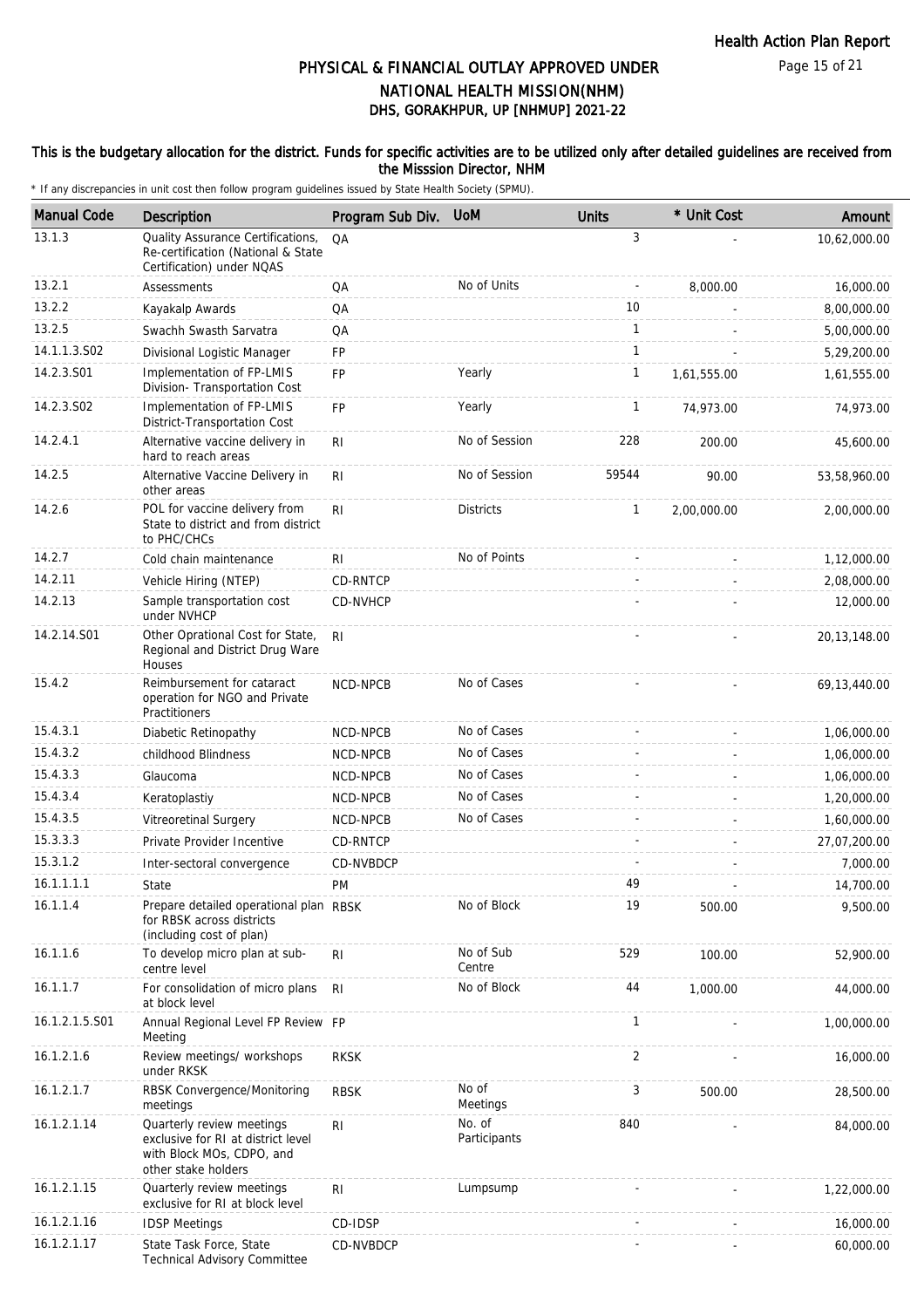#### This is the budgetary allocation for the district. Funds for specific activities are to be utilized only after detailed guidelines are received from the Misssion Director, NHM

| <b>Manual Code</b> | Description                                                                                                                         | Program Sub Div. UoM |                                                         | <b>Units</b> | * Unit Cost | Amount       |
|--------------------|-------------------------------------------------------------------------------------------------------------------------------------|----------------------|---------------------------------------------------------|--------------|-------------|--------------|
|                    | meeting, District coordination<br>meeting (Lymphatic Filariasis)                                                                    |                      |                                                         |              |             |              |
| 16.1.2.1.21        | Medical Colleges (Any meetings)                                                                                                     | CD-RNTCP             |                                                         |              |             | 10,000.00    |
| 16.1.2.1.22        | Monthly meeting with the<br>hospital staff                                                                                          | NCD-NTCP             |                                                         | 1            |             | 48,000.00    |
| 16.1.2.1.24        | Sensitization workshop/ Meeting<br>of the State Program Officers<br>and District level Health Officers                              | NCD-NPCCHH           |                                                         | 1            |             | 25,000.00    |
| 16.1.2.1.28.S01    | District Level MDR Review<br>Meeting                                                                                                | MH                   | No of District<br>level MDR<br>meetings                 | 6            |             | 18,000.00    |
| 16.1.2.1.28.S02    | Divisional Level MDR Review<br>Meeting                                                                                              | MН                   | No of<br>Divisional<br>Level MDR<br>Meetings            | 4            |             | 40,000.00    |
| 16.1.2.2.3         | State/ District Quality Assurance<br>Unit (Monitoring & Supervision)                                                                | QA                   |                                                         |              |             | 7,80,000.00  |
| 16.1.2.2.7         | Monitoring and supervision (JE/<br>AE)                                                                                              | CD-NVBDCP            |                                                         |              |             | 3,36,000.00  |
| 16.1.2.2.8         | Monitoring & Supervision<br>(Lymphatic Filariasis)                                                                                  | CD-NVBDCP            |                                                         |              |             | 60,000.00    |
| 16.1.2.2.9         | Monitoring & Evaluation (Kala<br>Azar)                                                                                              | <b>CD-NVBDCP</b>     |                                                         |              |             | 10,000.00    |
| 16.1.2.2.12        | District NCD Cell                                                                                                                   | NCD-NPCDCS           |                                                         | $\mathbf{1}$ |             | 2,00,000.00  |
| 16.1.2.2.13        | Supervision and Monitoring                                                                                                          | CD-RNTCP             |                                                         |              |             | 11,00,000.00 |
| 16.1.2.2.16        | Monitoring and Surveillance<br>(review meetings, Travel) under<br><b>NRCP</b>                                                       | CD-NRCP              |                                                         |              |             | 50,000.00    |
| 16.1.2.S01         | Operational Cost and Mobilty<br>Support for District FPLMIS<br>Managers                                                             | <b>FP</b>            | <b>Districts</b>                                        | $\mathbf{1}$ |             | 1,92,000.00  |
| 16.1.3.1.1         | Mobility Support for SPMU/State                                                                                                     | МE                   |                                                         |              |             | 1,14,000.00  |
| 16.1.3.1.4         | Mobility Costs for ASHA<br>Resource Centre/ASHA<br>Mentoring Group (Kindly Specify)                                                 | <b>CP</b>            |                                                         |              |             | 7,10,000.00  |
| 16.1.3.1.9         | Mobility support for Rapid<br>Response Team                                                                                         | CD-NVBDCP            |                                                         |              |             | 2,49,750.00  |
| 16.1.3.1.13        | Vehicle Operation (POL) (NTEP)                                                                                                      | CD-RNTCP             |                                                         |              |             | 17,20,000.00 |
| 16.1.3.1.14        | Vehicle hiring (NTEP)                                                                                                               | CD-RNTCP             |                                                         |              |             | 10,44,000.00 |
| 16.1.3.1.18.2      | Hiring of Operational Vehicle<br>under NTCP                                                                                         | NCD-NTCP             |                                                         | $\mathbf{1}$ |             | 4,80,000.00  |
| 16.1.3.2.1         | Zonal Entomological units                                                                                                           | CD-NVBDCP            |                                                         |              |             | 5,00,000.00  |
| 16.1.3.3.1         | PM activities for World<br>Population Day' celebration<br>(Only mobility cost): funds<br>earmarked for district level<br>activities | FP                   | No of Events                                            | $\mathbf{1}$ | 20,000.00   | 20,000.00    |
| 16.1.3.3.2         | PM activities for Vasectomy<br>Fortnight celebration (Only<br>mobility cost): funds earmarked<br>for district level activities      | FP                   | No of Events                                            | $\mathbf{1}$ | 5,000.00    | 5,000.00     |
| 16.1.3.3.3.S01     | Mobility Support for District -<br>M&E                                                                                              | МE                   | 02 Taxis hired<br>at Dist. for SS<br>@33000/Vehic<br>le | 36           | 33,000.00   | 11,88,000.00 |
| 16.1.3.3.3.S03     | Mobilty Support for CHO TA/DA                                                                                                       | CP                   | No. of CHO                                              |              | 500.00      | 13,26,000.00 |
| 16.1.3.3.5         | Mobility Costs for ASHA<br>Resource Centre/ASHA<br>Mentoring Group (Kindly Specify)                                                 | <b>CP</b>            |                                                         |              |             | 10,000.00    |
| 16.1.3.3.7         | Mobility Support for supervision<br>for district level officers.                                                                    | <b>RI</b>            | No of Distrcts                                          |              |             | 3,00,000.00  |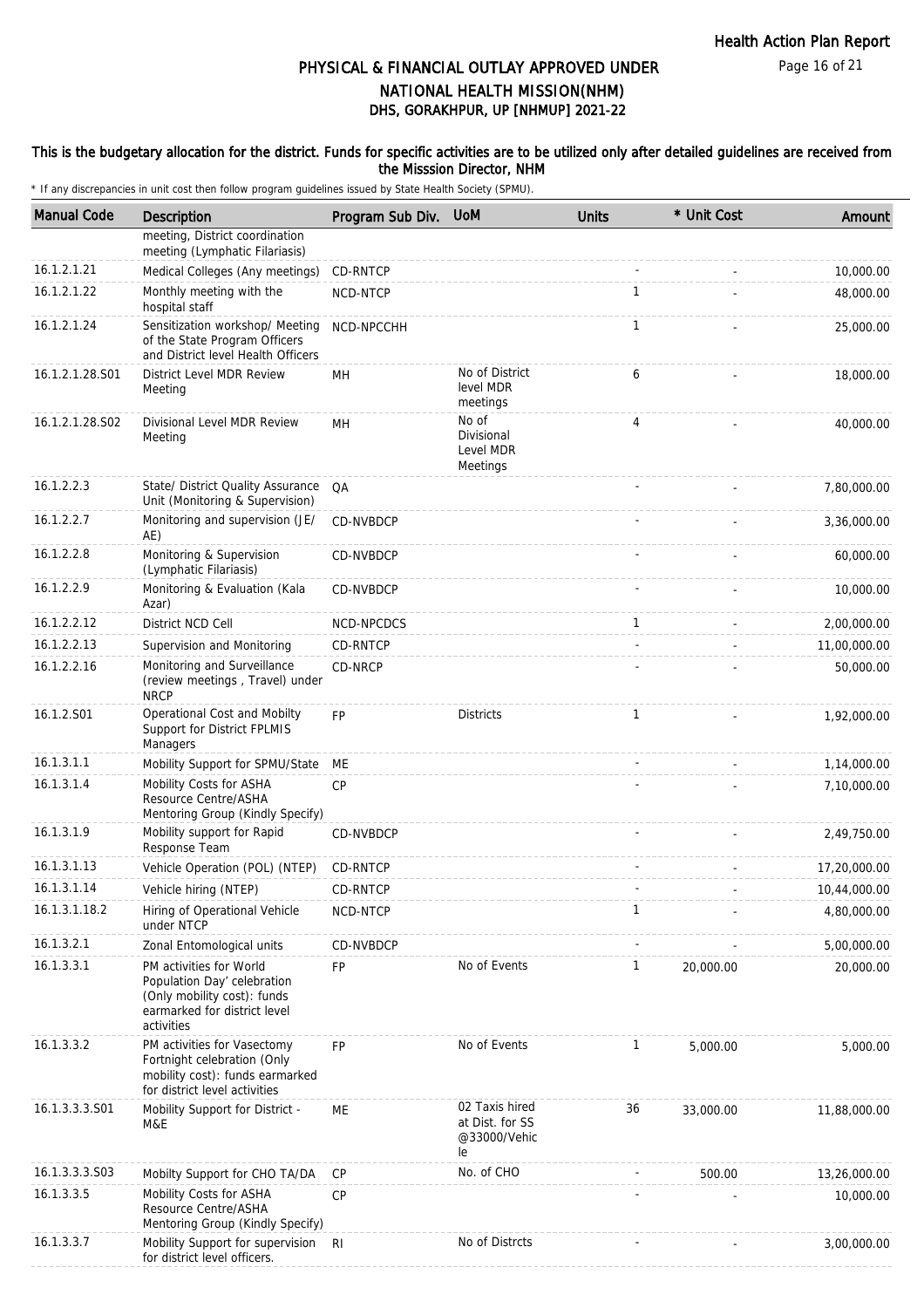Page 17 of 21

## DHS, GORAKHPUR, UP [NHMUP] 2021-22 PHYSICAL & FINANCIAL OUTLAY APPROVED UNDER NATIONAL HEALTH MISSION(NHM)

#### This is the budgetary allocation for the district. Funds for specific activities are to be utilized only after detailed guidelines are received from the Misssion Director, NHM

| <b>Manual Code</b> | Description                                                                                                                                           | Program Sub Div. | <b>UoM</b>                                                      | <b>Units</b> | * Unit Cost | Amount       |
|--------------------|-------------------------------------------------------------------------------------------------------------------------------------------------------|------------------|-----------------------------------------------------------------|--------------|-------------|--------------|
| 16.1.3.3.8         | MOBILITY: Travel Cost, POL,<br>etc. during outbreak<br>investigations and field visits for<br>monitoring programme activities<br>at DSU on need basis | CD-IDSP          |                                                                 |              |             | 7,20,000.00  |
| 16.1.3.3.9         | Monitoring, Evaluation &<br>Supervision & Epidemic<br>Preparedness (Only Mobility<br>Expenses)                                                        |                  |                                                                 |              |             | 1,98,000.00  |
| 16.1.3.3.10        | Travel expenses - Contractual<br>Staff at District level                                                                                              | CD-NLEP          |                                                                 |              |             | 25,000.00    |
| 16.1.3.3.11        | Mobility Support: District Cell                                                                                                                       | CD-NLEP          |                                                                 |              |             | 1,50,000.00  |
| 16.1.3.3.12        | Medical Colleges (All service<br>delivery to be budgeted under<br>B.30)                                                                               | CD-RNTCP         |                                                                 |              |             | 12,000.00    |
| 16.1.3.3.13        | Miscellaneous/ Travel                                                                                                                                 | NCD-NMHP         |                                                                 | $\mathbf{1}$ |             | 5,00,000.00  |
| 16.1.3.3.14        | <b>Enforcement Squads</b>                                                                                                                             | NCD-NTCP         |                                                                 | $\mathbf{1}$ |             | 10,000.00    |
| 16.1.3.3.16        | District NCD Cell (TA,DA, POL)                                                                                                                        | NCD-NPCDCS       |                                                                 | $\mathbf{1}$ |             | 2,00,000.00  |
| 16.1.3.3.17.S04    | Mobility Support for District<br>Maternal Health Consultant                                                                                           | MH               | No fo<br>Mentoring &<br>Support visit                           | 12           |             | 1,20,000.00  |
| 16.1.3.4.1         | PM activities for World<br>Population Day' celebration<br>(Only mobility cost): funds<br>earmarked for block level<br>activities                      | <b>FP</b>        | No of Events                                                    | 19           | 1,000.00    | 19,000.00    |
| 16.1.3.4.2         | PM activities for Vasectomy<br>Fortnight celebration (Only<br>mobility cost): funds earmarked<br>for block level activities                           | <b>FP</b>        | No of Events                                                    | 19           | 1,000.00    | 19,000.00    |
| 16.1.3.4.3.S01     | Mobility for Supportive<br>Supervision At Block Level-M&E                                                                                             | ME               | 01 Taxi hired<br>at Block level<br>for SS<br>@33000/Vehic<br>le |              | 33,000.00   | 75,24,000.00 |
| 16.1.3.4.3.S02     | Mobility Support &<br>Commnication cost for BCPM                                                                                                      | CP               | No. of BCPM                                                     |              | 5,100.00    | 11,62,800.00 |
| 16.1.3.4.5.S01     | Communication Cost for HWC<br>Staff                                                                                                                   | CP               |                                                                 |              |             | 11,05,000.00 |
| 16.1.4.1.1         | JSY Administrative Expenses                                                                                                                           | MH               | As per<br>Deliveries<br>Load                                    |              |             | 39,06,160.00 |
| 16.1.4.1.5         | Office expenses on telephone,<br>fax, Broadband Expenses &<br><b>Other Miscellaneous</b><br>Expenditures                                              | CD-IDSP          |                                                                 |              |             | 2,91,000.00  |
| 16.1.4.1.6         | contingency support                                                                                                                                   | CD-NVBDCP        |                                                                 |              |             | 50,000.00    |
| 16.1.4.1.10        | Office Operation (Miscellaneous)                                                                                                                      | CD-RNTCP         |                                                                 |              |             | 12,07,500.00 |
| 16.1.4.1.11        | Tobacco Cessation Centre (TCC): NCD-NTCP<br>Office Expenses                                                                                           |                  |                                                                 | $\mathbf{1}$ |             | 1,00,000.00  |
| 16.1.4.2.1         | District Quality Assurance Unit<br>(Operational cost)                                                                                                 | QA               |                                                                 |              |             | 8,52,000.00  |
| 16.1.4.2.4         | Office operation & Maintenance - CD-NLEP<br><b>District Cell</b>                                                                                      |                  |                                                                 |              |             | 35,000.00    |
| 16.1.4.2.5         | District Cell - Consumables                                                                                                                           | CD-NLEP          |                                                                 |              |             | 30,000.00    |
| 16.1.4.2.6         | Operational expenses of the<br>district centre : rent, telephone<br>expenses, website etc.                                                            | NCD-NMHP         |                                                                 | $\mathbf{1}$ |             | 10,000.00    |
| 16.1.4.2.8         | District Tobacco Control Cell<br>(DTCC): Misc./Office Expenses                                                                                        | NCD-NTCP         |                                                                 | $\mathbf{1}$ |             | 5,00,000.00  |
| 16.1.4.2.9         | District NCD Cell (Contingency)                                                                                                                       | NCD-NPCDCS       |                                                                 | $\mathbf{1}$ |             | 1,00,000.00  |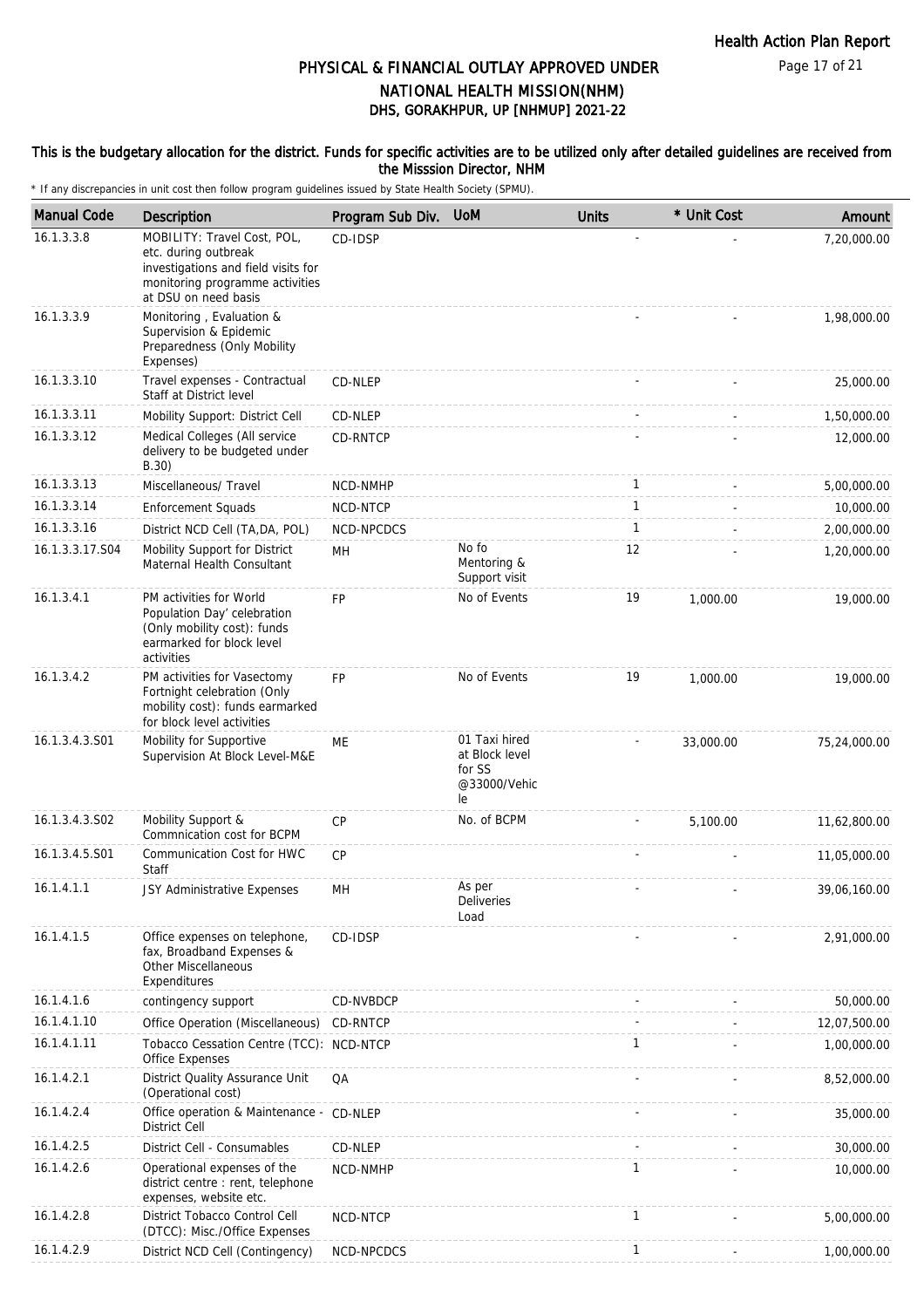Page 18 of 21

## DHS, GORAKHPUR, UP [NHMUP] 2021-22 PHYSICAL & FINANCIAL OUTLAY APPROVED UNDER NATIONAL HEALTH MISSION(NHM)

#### This is the budgetary allocation for the district. Funds for specific activities are to be utilized only after detailed guidelines are received from the Misssion Director, NHM

| <b>Manual Code</b> | Description                                                                                       | Program Sub Div. | <b>UoM</b>                           | <b>Units</b>   | * Unit Cost | Amount        |
|--------------------|---------------------------------------------------------------------------------------------------|------------------|--------------------------------------|----------------|-------------|---------------|
| 16.1.4.3.1         | SNCU Data management<br>(excluding HR)                                                            | <b>CH</b>        | No of Units                          | $\overline{2}$ | 1,00,000.00 | 1,20,000.00   |
| 16.1.5.2.1         | Minor repairs and AMC of<br>IT/office equipment supplied<br>under IDSP                            | CD-IDSP          |                                      |                |             | 10,000.00     |
| 16.1.5.2.4         | Vehicle Operation (Maintenance)                                                                   | CD-RNTCP         |                                      |                |             | 63,000.00     |
| 16.1.5.3.1         | PM activities under Micronutrient RI<br>Supplementation Programme                                 |                  | Lumpsump                             |                |             | 7,12,000.00   |
| 16.1.5.3.3         | Concurrent Audit system                                                                           | <b>FD</b>        |                                      |                |             | 1,68,000.00   |
| 16.1.5.3.7         | Epidemic preparedness (Dengue<br>& Chikungunya)                                                   | CD-NVBDCP        |                                      |                |             | 35,000.00     |
| 16.1.5.3.16.S05    | <b>DPMU Operational Cost</b>                                                                      | <b>HR</b>        |                                      | 1              |             | 13,76,220.00  |
| 16.1.5.3.16.S06    | <b>BPMU Oprational Cost</b>                                                                       | <b>HR</b>        |                                      | 19             |             | 39,58,992.00  |
| 16.1.5.3.16.S09    | Oprational Cost for RBSK                                                                          | <b>RBSK</b>      | No of DEIC<br>Manager                | $\mathbf{1}$   | 10,000.00   | 10,000.00     |
| 16.1.5.3.16.S10    | Operational cost of RBSK-MHT                                                                      | <b>RBSK</b>      | No of Team                           | 38             | 14,000.00   | 5,32,000.00   |
| 16.1.5.3.16.S15    | Office & Administrative Expence<br>for State & District Rabies<br>Program                         | CD-NRCP          |                                      |                |             | 12,000.00     |
| 16.1.5.3.16.S18    | Office operational cost & other<br>office expences unedr NPCB                                     | NCD-NPCB         |                                      |                |             | 1,00,000.00   |
| 16.1.5.3.16.S22.   | Annual Maint. & operation of<br>WIC/WIF at state and division<br>level under RI                   | R <sub>l</sub>   | No of Points                         | 5              | 40,000.00   | 2,00,000.00   |
| 16.1.5.3.16.S22.   | Electrictity Bill of WIC/WIF at<br>state and division level under RI                              | RI               | No of Points                         | 5              | 1,00,000.00 | 5,00,000.00   |
| 16.1.5.3.16.S22.   | Pol & Opex of DG set of Vaccine<br>Storage at state and division<br>level under RI                | R <sub>l</sub>   | No of Points                         |                | 2,00,000.00 | 2,00,000.00   |
| 16.1.5.3.16.S22.   | Pol & Opex of DG set of Vaccine<br>Storage at District level & other<br>Cold Chain Point under RI | R <sub>l</sub>   | <b>Districts</b>                     |                | 1,20,000.00 | 1,20,000.00   |
| 16.1.5.3.16.S25    | Operational Cost for District<br>Maternal Health Consultant                                       | MН               | No of monthly<br>operational<br>cost |                |             | 1,20,000.00   |
| 16.2.1.S01         | Divisional Data Assistant                                                                         | <b>FP</b>        | No of<br>HR/MONTH                    | $\mathbf{1}$   | 25,358.00   | 3, 19, 511.00 |
| 16.2.1.S02         | Data Entry Operator                                                                               | FP               | No of<br>HR/MONTH                    | $\mathbf{1}$   | 14,071.00   | 2,55,259.00   |
| 16.2.1.S08         | District PNDT Co-Ordinator                                                                        | <b>FP</b>        | No of<br>HR/MONTH                    | $\mathbf{1}$   | 22,050.00   | 3,04,290.00   |
| 16.2.1.S11         | Contigency District PCPNDT Cell                                                                   | <b>FP</b>        | No of<br>District/Month              | 1              | 5,000.00    | 5,000.00      |
| 16.2.1.S12         | Contigency Division PCPNDT Cell FP                                                                |                  | No of<br>Div/Month                   | 1              | 10,000.00   | 10,000.00     |
| 16.2.2.S02         | Division Level Mobility Support<br>for PNDT Team                                                  | <b>FP</b>        | No of Division                       | $\mathbf{1}$   | 10,000.00   | 10,000.00     |
| 16.2.2.S03         | District Level Mobility Support<br>for PNDT Team                                                  | <b>FP</b>        | No of Distrcts                       | $\mathbf{1}$   | 50,000.00   | 50,000.00     |
| 16.2.3.S04         | Capacity Building of PNDT<br>Regional Level                                                       | FP               | No of<br>Orientation<br>meeting      | $\mathbf{1}$   | 1,00,000.00 | 1,00,000.00   |
| 16.3.2.S01         | Mobility Support for HMIS &<br><b>MCTS Block Level</b>                                            | <b>MIS</b>       |                                      | 19             |             | 68,400.00     |
| 16.3.2.S02         | Mobility Support for HMIS &<br><b>MCTS Division Level</b>                                         | <b>MIS</b>       |                                      |                |             | 1,76,400.00   |
| 16.3.3.S01         | Operational cost for HMIS &<br>MCTS-AMC                                                           | <b>MIS</b>       |                                      |                |             | 1,84,800.00   |
| 16.3.3.S02         | Operational cost for HMIS &<br>MCTS-Internet                                                      | <b>MIS</b>       |                                      |                |             | 2,82,000.00   |
| 16.3.3.S03         | Operational cost for HMIS &                                                                       | <b>MIS</b>       |                                      |                |             | 3,96,000.00   |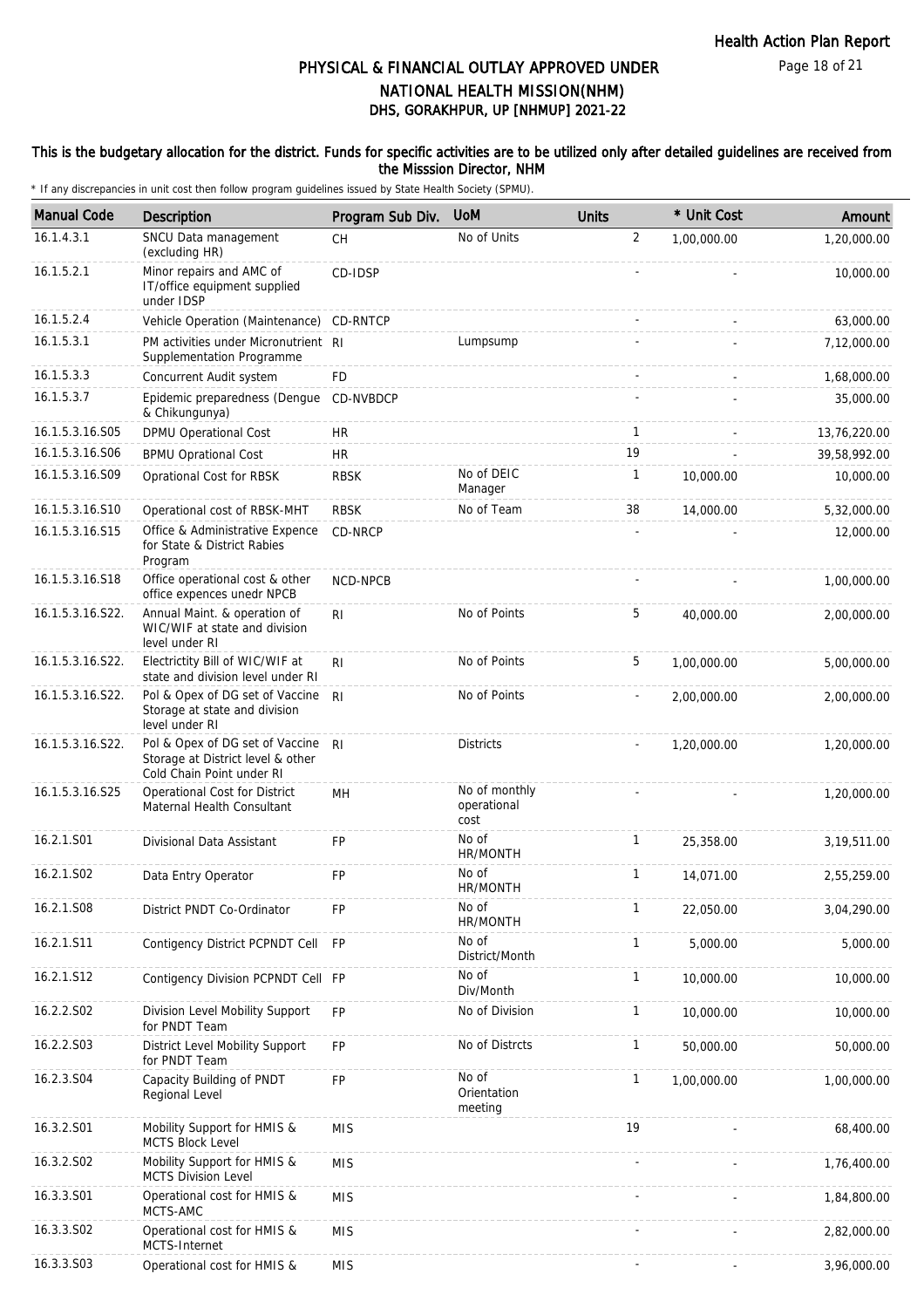#### This is the budgetary allocation for the district. Funds for specific activities are to be utilized only after detailed guidelines are received from the Misssion Director, NHM

| <b>Manual Code</b> | Description                                                                      | Program Sub Div. | <b>UoM</b>                                  | <b>Units</b>   | * Unit Cost | Amount         |
|--------------------|----------------------------------------------------------------------------------|------------------|---------------------------------------------|----------------|-------------|----------------|
|                    | MCTS-Office Expenditure                                                          |                  |                                             |                |             |                |
| 16.3.3.S04         | Operational cost for HMIS &<br>MCTS-Recurring Charges for<br><b>ANMOL Tablet</b> | <b>MIS</b>       |                                             | 853            |             | 30,70,800.00   |
| 16.4.1.3.5.S05     | Regional Coordinator CP                                                          | <b>CP</b>        |                                             |                |             | 4,41,000.00    |
| 16.4.1.3.6.S07     | M&E Assistant                                                                    | <b>HR</b>        | No of M&E<br>Officers HDU/<br><b>ICU MC</b> |                |             | 1,99,200.00    |
| 16.4.2.1.1.S01     | District Programme Manager                                                       | <b>HR</b>        |                                             | $\mathbf{1}$   |             | 6,61,632.00    |
| 16.4.2.1.1.S02     | <b>District Community Process</b><br>Manager                                     | <b>HR</b>        |                                             | 1              |             | 5,38,488.00    |
| 16.4.2.1.1.S04     | <b>District Accounts Manager</b>                                                 | <b>HR</b>        |                                             | $\mathbf{1}$   |             | 5,38,488.00    |
| 16.4.2.1.1.S05     | District Data Cum Account<br>Assistant                                           | <b>HR</b>        |                                             | $\mathbf{1}$   |             | 3,67,548.00    |
| 16.4.2.1.1.S06     | DEIC manager                                                                     | <b>RBSK</b>      |                                             | $\mathbf{1}$   |             | 5,79,888.00    |
| 16.4.2.1.1.S09     | Support Staff                                                                    | <b>HR</b>        |                                             | $\mathbf{1}$   |             | 2,00,775.00    |
| 16.4.2.1.2.S02     | District Consultant(MH)                                                          | MН               | No of District<br>Consultant MH             | $\mathbf{1}$   |             | 5,29,200.00    |
| 16.4.2.1.2.S03     | Division Consultant Quality<br>Assurance                                         | QA               |                                             | $\mathbf{1}$   |             | 7,90,800.00    |
| 16.4.2.1.2.S04     | District Hospital Quality Manager QA                                             |                  |                                             | 2              |             | 11,97,600.00   |
| 16.4.2.1.2.S05     | <b>District Consultant Quality</b><br>Assurance                                  | QA               |                                             | 1              |             | 7,33,000.00    |
| 16.4.2.1.5.S01     | M & E Officer                                                                    | <b>MIS</b>       |                                             |                |             | 6,25,118.00    |
| 16.4.2.1.5.S02     | M & E Assistant                                                                  | <b>MIS</b>       |                                             |                |             | 1,05,000.00    |
| 16.4.2.1.8.S01     | Programme cum Admin. Asst.                                                       | QA               |                                             | $\overline{2}$ |             | 4,69,915.00    |
| 16.4.2.2.2.S01     | District Epidemiologist-CD-IDSP                                                  | CD-IDSP          |                                             |                |             | 9,76,084.00    |
| 16.4.2.2.2.S02     | District Leprosy Consultant-CD-<br><b>NLEP</b>                                   | CD-NLEP          |                                             |                |             | 6,08,908.00    |
| 16.4.2.2.2.S04     | District AES/JE Consultant                                                       | CD-NVBDCP        |                                             | $\mathbf{1}$   |             | 7,02,913.00    |
| 16.4.2.2.3.S01     | Programme Assistants/District<br>Technical Assitant-CD-NVBDCP-<br>AES/JE         | CD-NVBDCP        |                                             | 1              |             | 1,15,250.00    |
| 16.4.2.2.4.S01     | Sr PMDT-TB HIV Coodinators                                                       | CD-RNTCP         |                                             |                |             | 9,16,385.00    |
| 16.4.2.2.4.S02     | PPM Coordinator-RNTCP                                                            | CD-RNTCP         |                                             |                |             | 9,16,500.00    |
| 16.4.2.2.4.S03     | District Programme Coordinator-<br><b>RNTCP</b>                                  | CD-RNTCP         |                                             |                |             | 5,59,000.00    |
| 16.4.2.2.5.S01     | District Data Manager-CD-IDSP                                                    | CD-IDSP          |                                             |                |             | 3,91,822.00    |
| 16.4.2.2.5.S02     | <b>Statistical Asst. DRTB Centre</b>                                             | CD-RNTCP         |                                             |                |             | 4,67,000.00    |
| 16.4.2.2.6.S01     | Senior Treatment<br>Supervisor(STS)                                              | CD-RNTCP         |                                             |                |             | 1,21,42,920.00 |
| 16.4.2.2.6.S03     | Senior TB Lab Supervisor(STLS)                                                   | CD-RNTCP         |                                             |                |             | 46,62,070.00   |
| 16.4.2.2.7.S01     | Accountant- Full time                                                            | CD-RNTCP         |                                             |                |             | 3,85,000.00    |
| 16.4.3.1.1.S01     | Block Programme Manager                                                          | <b>HR</b>        |                                             | 19             |             | 75, 18, 573.00 |
| 16.4.3.1.1.S02     | <b>Block Account Manager</b>                                                     | <b>HR</b>        |                                             | 19             |             | 63,49,344.00   |
| 16.4.3.1.1.S03     | <b>Block Community Process</b><br>Manager                                        | <b>CP</b>        |                                             |                |             | 56,31,039.00   |
| 16.4.3.1.9.S03     | Data Entry Operator-HR                                                           | <b>HR</b>        |                                             | 2              |             | 5,57,040.00    |
| 16.4.3.1.9.S04     | Data Entry Operator-MCTS OPR<br>820 MIS                                          | <b>MIS</b>       |                                             | 19             |             | 50,09,616.00   |
| 16.4.3.1.9.S05     | Data Entry Operator-MIS<br>Outsource                                             | <b>MIS</b>       |                                             | 42645          |             | 2,13,226.00    |
| 16.4.3.1.9.S07     | Data Entry Operator-RI                                                           | R <sub>l</sub>   |                                             |                |             | 2,37,510.00    |
| 16.4.3.1.9.S08     | Data Entry Operator-RNTCP                                                        | CD-RNTCP         |                                             |                |             | 6,94,866.00    |
| 16.4.3.1.9.S11     | Data Entry Operator- CD-IDSP                                                     | CD-IDSP          |                                             |                |             | 4,81,528.00    |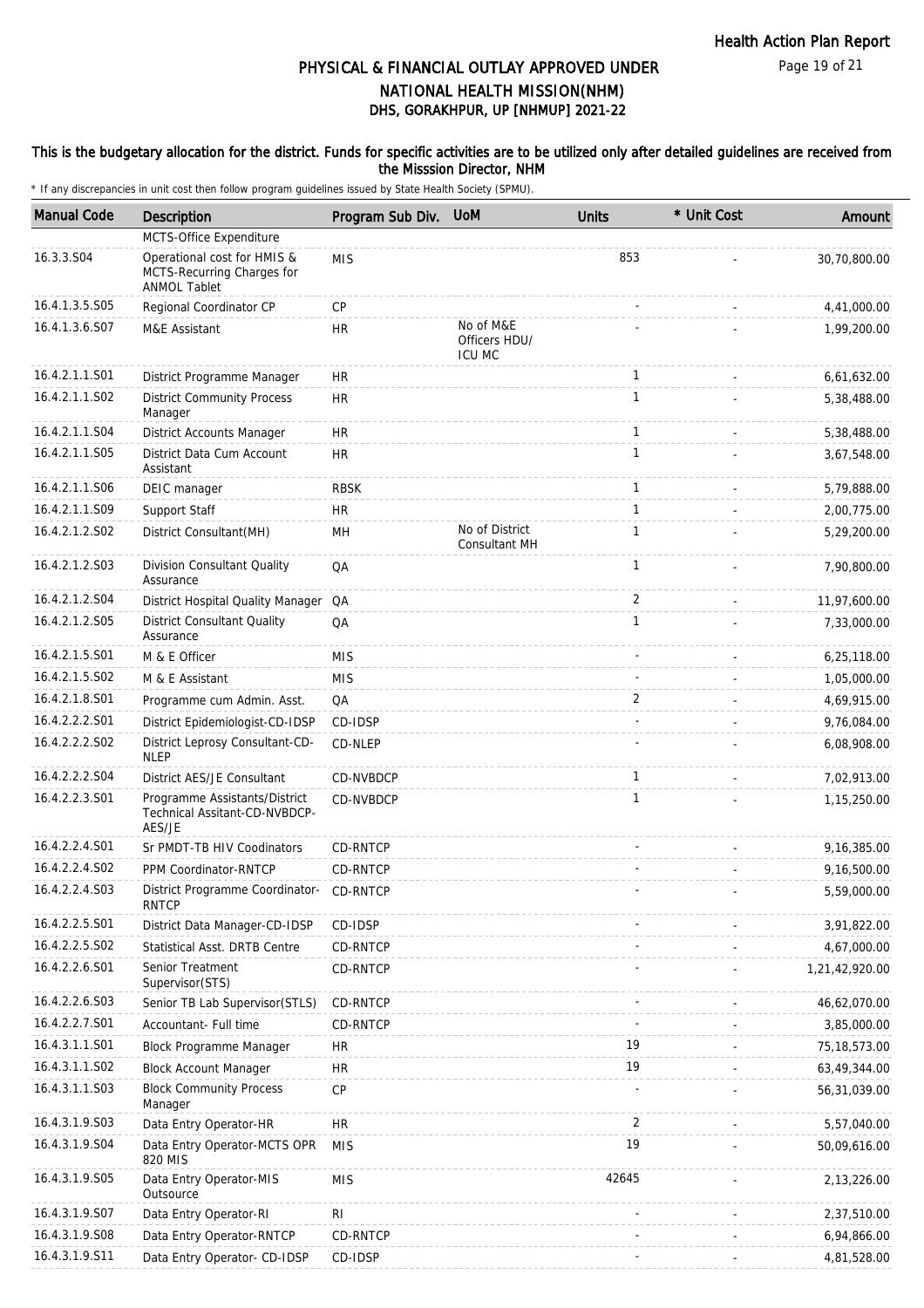Page 20 of 21

## DHS, GORAKHPUR, UP [NHMUP] 2021-22 PHYSICAL & FINANCIAL OUTLAY APPROVED UNDER NATIONAL HEALTH MISSION(NHM)

#### This is the budgetary allocation for the district. Funds for specific activities are to be utilized only after detailed guidelines are received from the Misssion Director, NHM

| <b>Manual Code</b> | Description                                                                           | Program Sub Div. | <b>UoM</b>          | <b>Units</b> | * Unit Cost | Amount         |
|--------------------|---------------------------------------------------------------------------------------|------------------|---------------------|--------------|-------------|----------------|
| 16.4.3.1.9.S13     | Data Entry Operator- NBCP-<br>District                                                | NCD-NPCB         |                     |              |             | 1,60,606.00    |
| 16.4.3.1.9.S18     | Data Entry Operator -CD-AES/JE                                                        | CD-NVBDCP        |                     | $\mathbf{1}$ |             | 98,330.00      |
| 17.2.1             | Telemedicine/teleconsultation<br>facility under Ayushman Bharat<br>H&WC               | CP               |                     |              |             | 30,96,000.00   |
| 17.6               | Implementation of Hospital<br>Management System                                       | <b>MIS</b>       |                     |              |             | 16,40,000.00   |
| 17.8.S05           | Internet Cost to ASHA & AF at<br><b>HWC</b>                                           | <b>CP</b>        | No of ASHA &<br>AF  |              | 200.00      | 76,29,000.00   |
| 18.1.4             | Counseling training for Service<br>Provider                                           | <b>FP</b>        | No of Batch         | $\mathbf{1}$ | 15,400.00   | 15,400.00      |
| 18.2.3             | Strengthening of Eco Platform                                                         | CP               |                     |              |             | 5,55,000.00    |
| U.1.1.1.2          | Support for implementation of<br><b>NVBDCP</b>                                        | CD-NVBDCP        |                     |              |             | 11,62,600.00   |
| U.1.3.1            | Operational Expenses of UPHCs<br>(excluding rent)                                     | <b>NUHM</b>      | No of UPHC          | 23           | 8,000.00    | 22,08,000.00   |
| U.1.3.3            | Operational Expenses of Health<br>Kiosks                                              | <b>NUHM</b>      | No of Kiosk         | 5            | 5,000.00    | 3,00,000.00    |
| U.2.1.2.S01        | Vehicle for RBSK Urban                                                                | <b>RBSK</b>      | No of Vehicle       | 3            | 33,000.00   | 5,94,000.00    |
| U.2.2.1            | Mobility support for ANM/LHV                                                          | <b>NUHM</b>      | No of ANM           | 77           | 500.00      | 4,62,000.00    |
| U.2.3.1            | <b>UHNDs</b>                                                                          | <b>NUHM</b>      | No of ANM           | 77           | 1,000.00    | 9,24,000.00    |
| U.2.3.2            | Special outreach camps in<br>slums/ vulnerable areas                                  | <b>NUHM</b>      | No of UPHC          | 23           | 6,500.00    | 8,97,000.00    |
| U.3.1.1.1          | Incentives for routine activities                                                     | <b>NUHM</b>      | No of ASHA          | 338          | 2,000.00    | 81,12,000.00   |
| U.3.1.1.2          | ASHA incentives for Ayushman<br><b>Bharat Health &amp; Wellness</b><br>Centres (H&WC) | <b>NUHM</b>      | No of ASHA          | 310          | 1,000.00    | 37,20,000.00   |
| U.3.1.1.3.S01      | Incentive for Health Promotion<br>Day for ASHAs                                       | <b>NUHM</b>      | No of ASHA          | 338          | 200.00      | 8,11,200.00    |
| U.3.1.1.3.S02      | Incentive for PMMVY for ASHAs                                                         | <b>NUHM</b>      | No of<br>Benificary | 4732         | 100.00      | 4,73,200.00    |
| U.3.1.1.3.S03      | Incentive for Dengue and<br>chikenguiniya for ASHAs                                   | CD-NVBDCP        |                     |              |             | 3,38,000.00    |
| U.3.1.2.1          | Module Training (Induction, VI & NUHM<br>VII)                                         |                  |                     | 42           |             | 10,22,700.00   |
| U.3.1.3.1          | Supportive provisions (uniform/<br>awards etc)                                        | <b>NUHM</b>      |                     | 338          |             | 2,18,800.00    |
| U.3.2.1.1          | Training of MAS                                                                       | <b>NUHM</b>      | No of Batch         | 4            | 43,300.00   | 1,73,200.00    |
| U.4.1.1.1          | Untied grants to UPHCs<br>Government Building                                         | <b>NUHM</b>      | No of UPHC          | $\mathbf{1}$ | 1,75,000.00 | 1,75,000.00    |
| U.4.1.1.2          | Untied grants to UPHCs Rented<br><b>Building</b>                                      | <b>NUHM</b>      | No of UPHC          | 22           | 1,00,000.00 | 22,00,000.00   |
| U.4.1.4            | Untied grants to MAS                                                                  | <b>NUHM</b>      | No of MASs          | 338          | 5,000.00    | 16,90,000.00   |
| U.5.1.4.           | Rent for UPHC                                                                         | <b>NUHM</b>      | No of UPHC          | 22           | 17,325.00   | 45,73,800.00   |
| U.6.2.1.1          | Procurement of drugs for AB-<br>H&WCs                                                 | <b>NUHM</b>      | No of HWC           | 22           | 1,30,000.00 | 28,60,000.00   |
| U.6.2.1.2          | Procurement of drugs for<br>facilities other than AB-HWCs                             | <b>NUHM</b>      | No of HWC           | $\mathbf{1}$ | 1,30,000.00 | 1,30,000.00    |
| U.6.3.1            | Tablets/ software for IT support<br>of Ayushman Bharat H&WC                           | <b>NUHM</b>      |                     | 22           |             | 2,20,000.00    |
| U.6.3.2.S01        | Procurment of Medicine RBSK                                                           | <b>RBSK</b>      | No of Team          | $\sqrt{3}$   | 5,000.00    | 15,000.00      |
| U.8.1.1.1          | ANMs/LHVs UPHC                                                                        | <b>NUHM</b>      |                     | 62           |             | 1,33,05,442.00 |
| U.8.1.2.1          | Staff nurse UPHC                                                                      | <b>NUHM</b>      |                     | 40           |             | 1,12,56,799.00 |
| U.8.1.3.1          | Lab Technicians UPHC                                                                  | <b>NUHM</b>      |                     | 23           |             | 55,04,075.00   |
| U.8.1.4.1          | Pharmacists UPHC                                                                      | <b>NUHM</b>      |                     | 23           |             | 69,46,164.00   |
| U.8.1.8.1.1        | MO at UPHC Full-time                                                                  | <b>NUHM</b>      |                     | 8            |             | 64,06,826.00   |